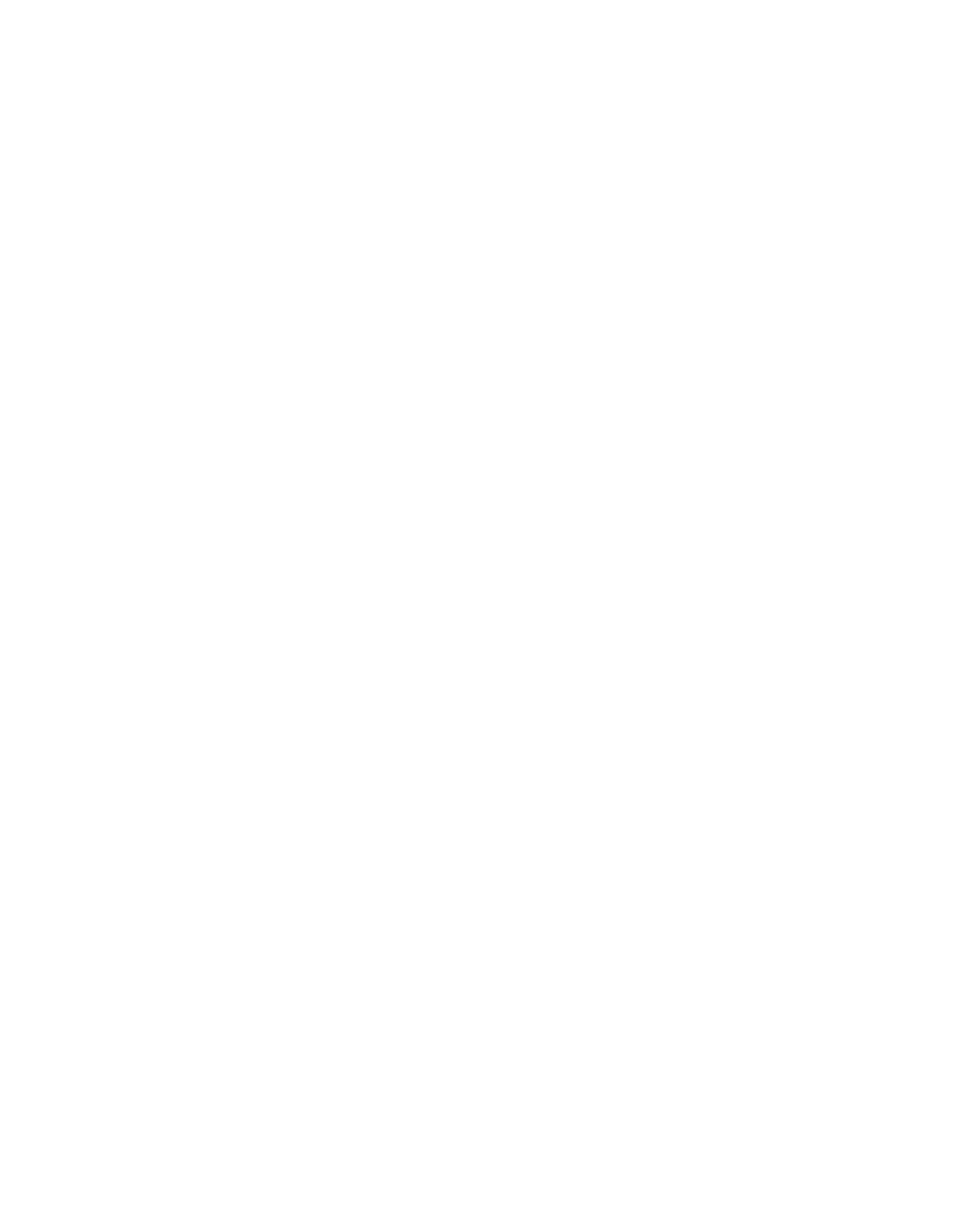

 $H\prod_{\{E\subseteq H\}} \prod_{B\subseteq E} \bigcap_{B\subseteq E}$  2955S Sidehill Leveling System

# **TABLE OF CONTENTS**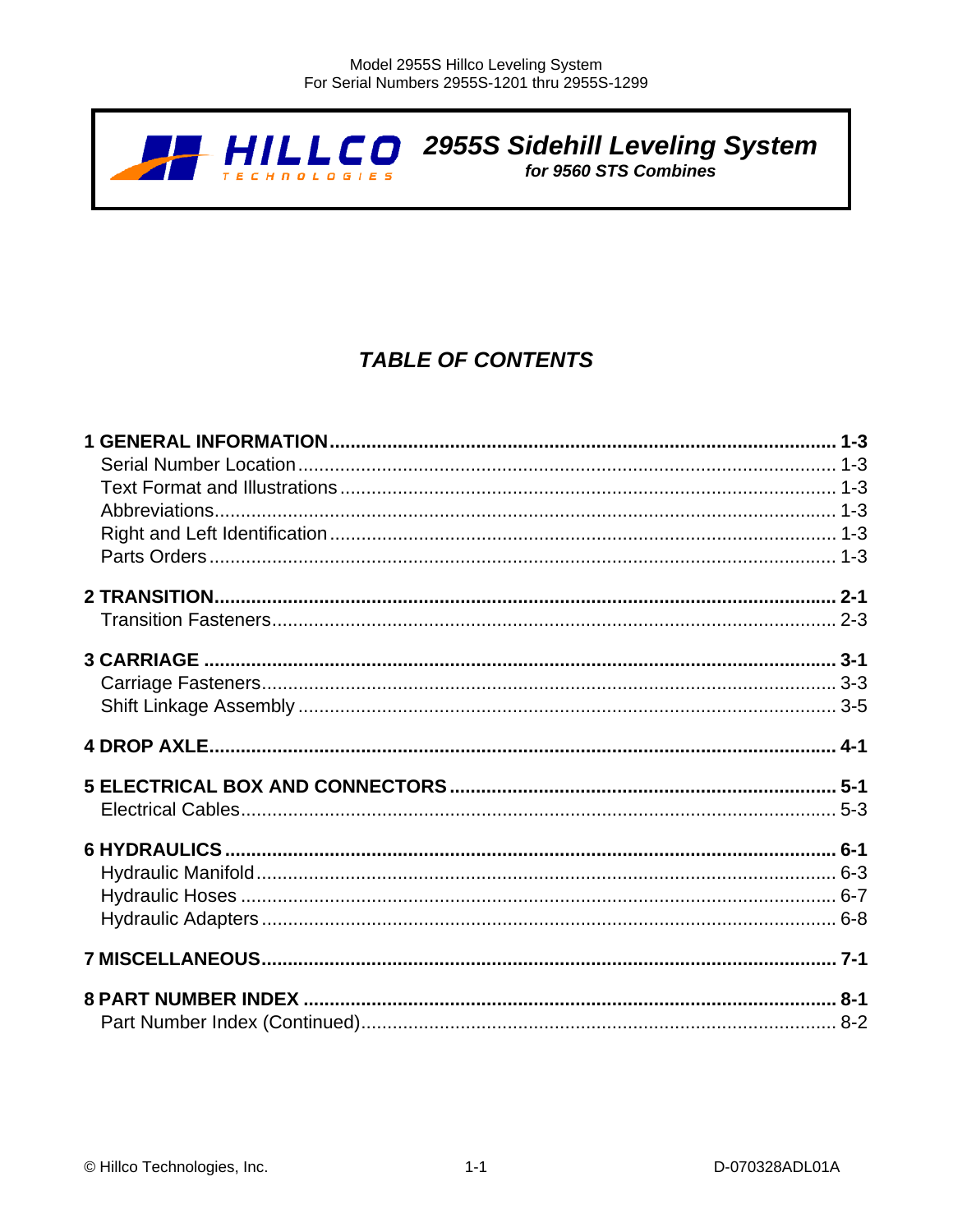Hillco Technologies, Inc. 107 1<sup>st</sup> Avenue Nezperce Id. 83543

Fax 208.937.2280<br>Phone 208.937.2461 Phone 208.937.2461 Toll Free 800.937.2461

www.hillcotechnologies.com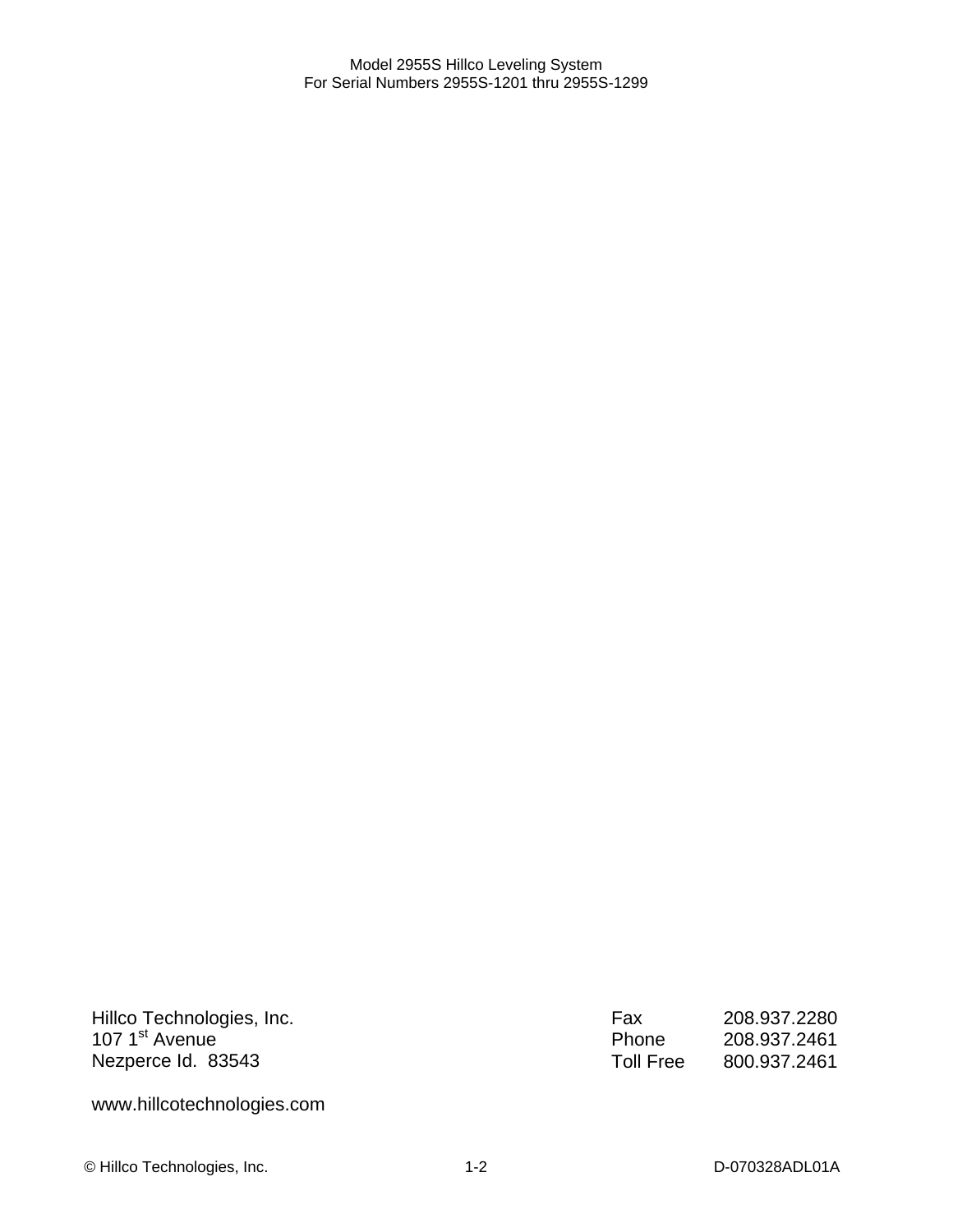#### Model 2955S Hillco Leveling System For Serial Numbers 2955S-1201 thru 2955S-1299 **1** *GENERAL INFORMATION*

#### *SERIAL NUMBER LOCATION*



#### *TEXT FORMAT AND ILLUSTRATIONS*

The arrangement of this parts catalog is for easy identification of parts. All parts are illustrated in exploded views in proper relation to each other. Some diagrams refer to other pages for further information. Reference numbers used in the illustrations refer to line numbers in the part lists. The part lists appear to the right of all diagrams and correspond with those diagrams. Included in the part lists, along with the reference numbers are part numbers, part descriptions and the quantity of the part required per leveling system.

#### *ABBREVIATIONS*

**SN** "Serial Number" refers to the serial number given to each leveling system (by Hillco Technologies), as well as the serial number given to the combine (by the specific combine manufacturer) the leveling system is installed upon. This abbreviation is used interchangeably in both instances. Each model 2955S Leveling System uses the following serial number format: 2955S-XXXX (sequential numbers).

**ASM** "Assembly" refers to a whole grouping of parts (usually shown in the diagram corresponding with the page where "ASM" is shown unless otherwise noted). Some assemblies have parts that are sold separately, however some must be purchased as a single unit. Hillco Product Specialists will be able to assist you with any questions.

**NS** "Not Shown" refers to a part that is not depicted in the illustration.

#### *RIGHT AND LEFT IDENTIFICATION*

The reference to right-hand and left-hand in this catalog is identified by the operator sitting in the operator's seat, looking toward the front of the machine (in normal forward travel).

#### *PARTS ORDERS*

Orders must specify product model, serial number, correct part number, complete description, quantity required, method of shipment, shipping address, and billing address.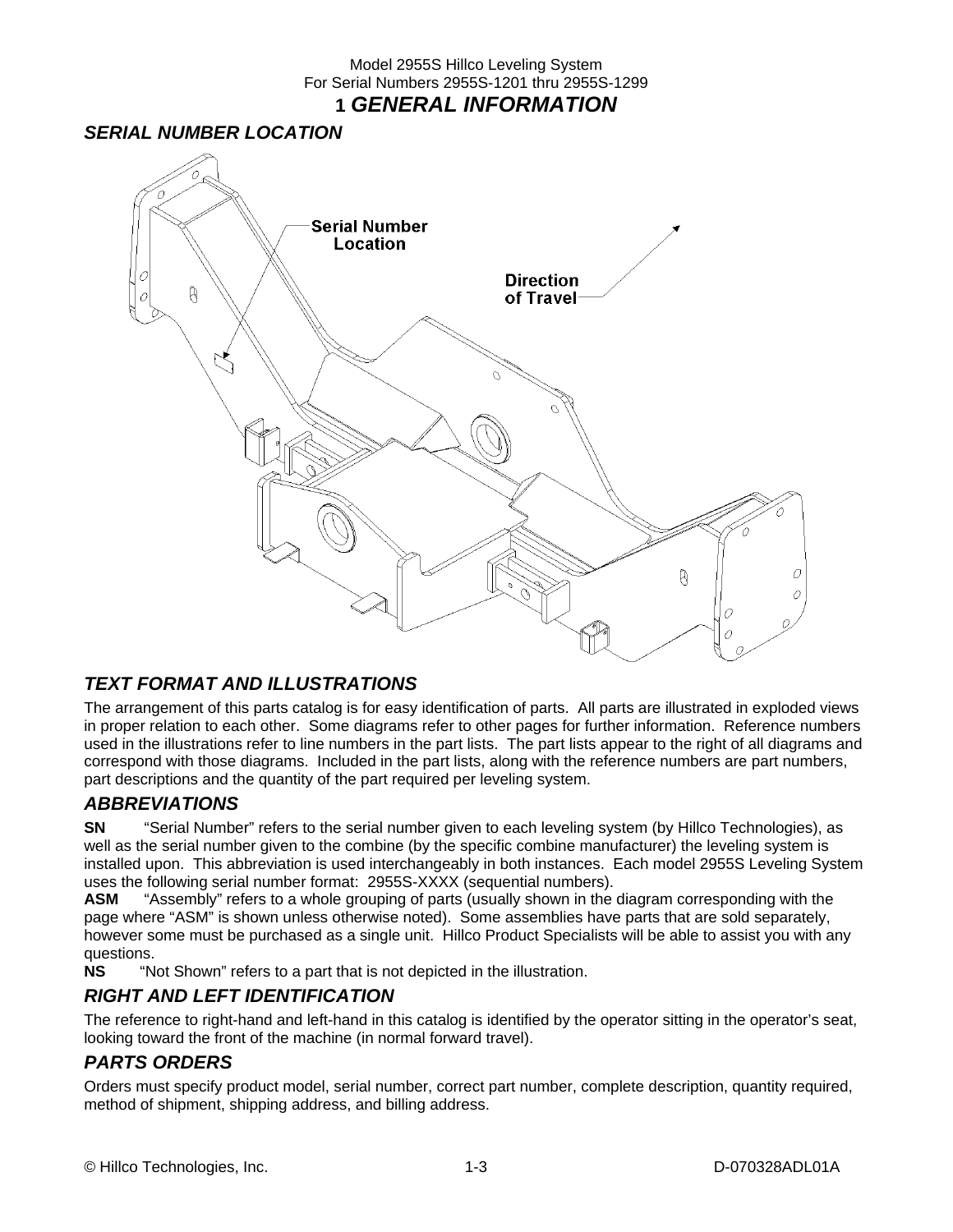## **2** *TRANSITION*

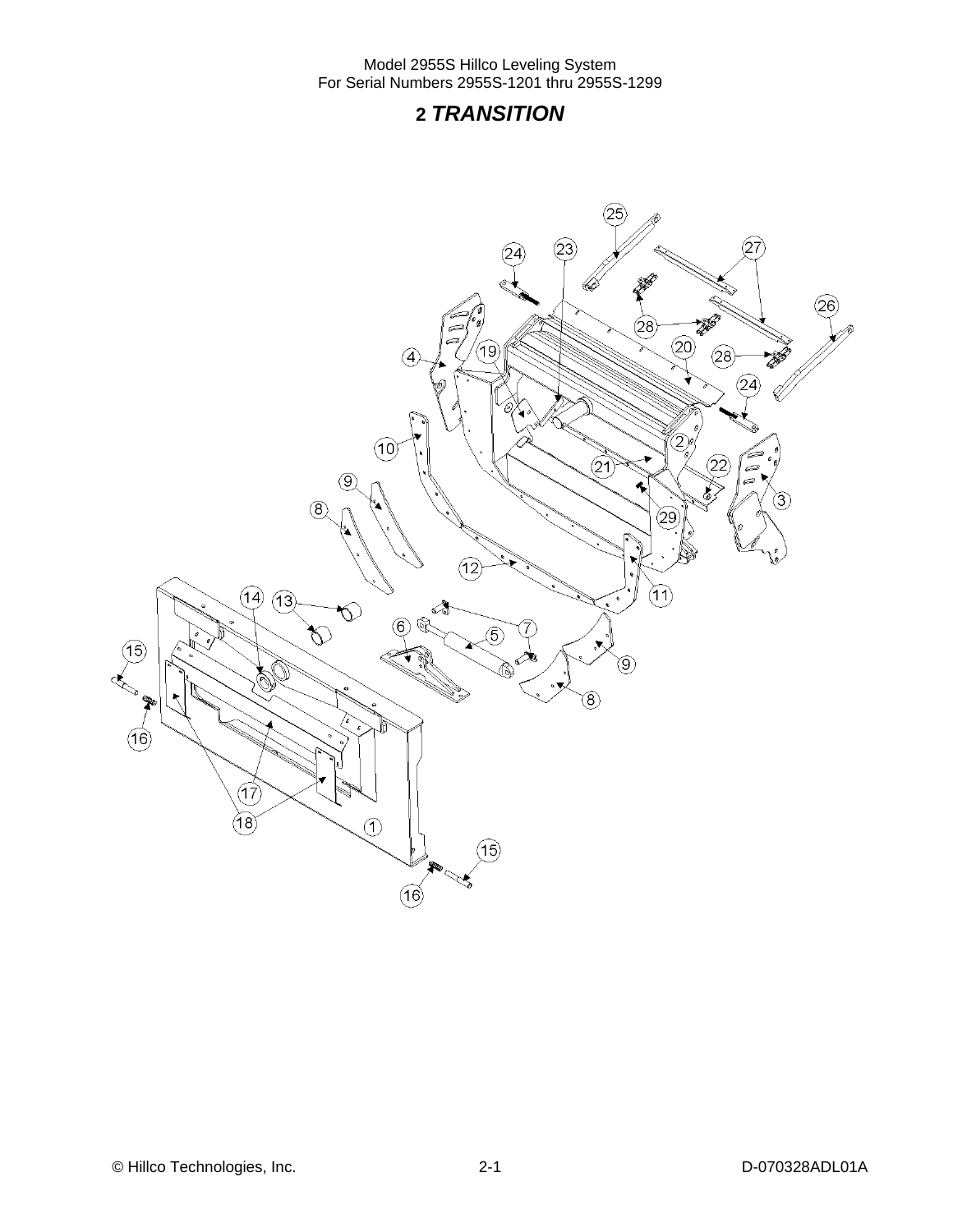|                | <b>TRANSITION COMPONENTS</b> |                |                                                               |                                                 |  |  |
|----------------|------------------------------|----------------|---------------------------------------------------------------|-------------------------------------------------|--|--|
| REF.           | <b>PART NO.</b>              | <b>QTY.</b>    | <b>PART NAME</b>                                              | <b>NOTES</b>                                    |  |  |
| 1              | LA-253163                    | $\mathbf{1}$   | <b>TA ASM</b>                                                 |                                                 |  |  |
| $\overline{2}$ | LA-253223                    | 1              | TT ASM, FRONT                                                 |                                                 |  |  |
| 3              | LA-260891                    | 1              | TT ASM, REAR LEFT                                             |                                                 |  |  |
| 4              | LA-260771                    | 1              | TT ASM, REAR RIGHT                                            |                                                 |  |  |
| $\overline{5}$ | HC-138581                    | 1              | <b>CYLINDER, SLAVE</b>                                        | **SEE HYDRAULIC PAGE 8-2                        |  |  |
| 6              | LA-250713                    | 1              | TM ASM, SLAVE CYLINDER ROD MOUNT                              |                                                 |  |  |
| $\overline{7}$ | LA-253883                    | $\overline{2}$ | LM ASM, PIN                                                   |                                                 |  |  |
| 8              | LP-250551                    | $\overline{2}$ | TM UHMW, BACKING WEARPAD                                      |                                                 |  |  |
| 9              | LM-250541                    | $\overline{2}$ | TM PLT, BACKING                                               |                                                 |  |  |
| 10             | LM-250571                    | 1              | TM UHMW, RIGHT WEARPAD                                        |                                                 |  |  |
| 11             | LM-250561                    | $\mathbf{1}$   | TM UHMW, LEFT WEARPAD                                         |                                                 |  |  |
| 12             | LM-250581                    | 1              | TM UHMW, BOTTOM WEARPAD                                       |                                                 |  |  |
| 13             | LTP-241721                   | $\overline{2}$ | <b>BUSHING, PIVOT</b>                                         |                                                 |  |  |
| 14             | LM-226841                    | 1              | TM COLLAR, PIVOT                                              |                                                 |  |  |
| 15             | LM-229192                    | $\overline{2}$ | TM ROD, LOCK                                                  |                                                 |  |  |
| 16             | MC-135531                    | $\overline{2}$ | TM SPRING, LOCK PIN                                           |                                                 |  |  |
| 17             | LP-253452                    | $\overline{1}$ | TM PLATE, TOP SHIELD                                          |                                                 |  |  |
| 18             | LP-250534                    | $\overline{2}$ | TM PLT, LEFT & RIGHT SHIELD                                   |                                                 |  |  |
| 19             | LP-260791                    | $\overline{2}$ | TM SHEET, ANTI-LEAK                                           |                                                 |  |  |
| 20             | LP-260901                    | 1              | TM SHIELD, TOP                                                |                                                 |  |  |
| 21             | LP-260911                    | 1              | TM PLATE, FLEX FLOOR                                          |                                                 |  |  |
| 22             | LM-260821                    | $\overline{2}$ | TM BUSHING, PIVOT OUTER                                       |                                                 |  |  |
| 23             | LP-261351                    | $\overline{2}$ | TM UHMW, THROAT SEAL                                          |                                                 |  |  |
| 24             | LA-261021                    | $\overline{2}$ | TM ASM, DRAG LINK                                             |                                                 |  |  |
| 25             | LA-260851                    | $\mathbf{1}$   | TM ARM ASM, FEEDER DRUM RHT                                   |                                                 |  |  |
| 26             | LA-260861                    | $\mathbf{1}$   | TM ARM ASM, FEEDER DRUM LFT                                   |                                                 |  |  |
| 27             | MC-143451                    | 2              | FEEDER CHAIN SLAT, 9560 STS                                   | JD PART NUMBER H203392                          |  |  |
| 28             | MC-143632                    | 3              | CA 557 FEEDER CHAIN, 4-PIN                                    | LENGHTENS ORIGINAL FEEDER<br><b>HOUSE CHAIN</b> |  |  |
| 29             | MC-143591                    | $\overline{7}$ | SPRING, COMPRESSION .703 OD X 1.09<br>LENGTH X .125 WIRE DIA. |                                                 |  |  |
| <b>NS</b>      | MC-140261                    | 3              | CONNECTING LINK, JD HD CHAIN                                  |                                                 |  |  |
| <b>NS</b>      | MC-142261                    | 6              | S-WIRE KEEPER PINS                                            | JD PART NUMBER H204865                          |  |  |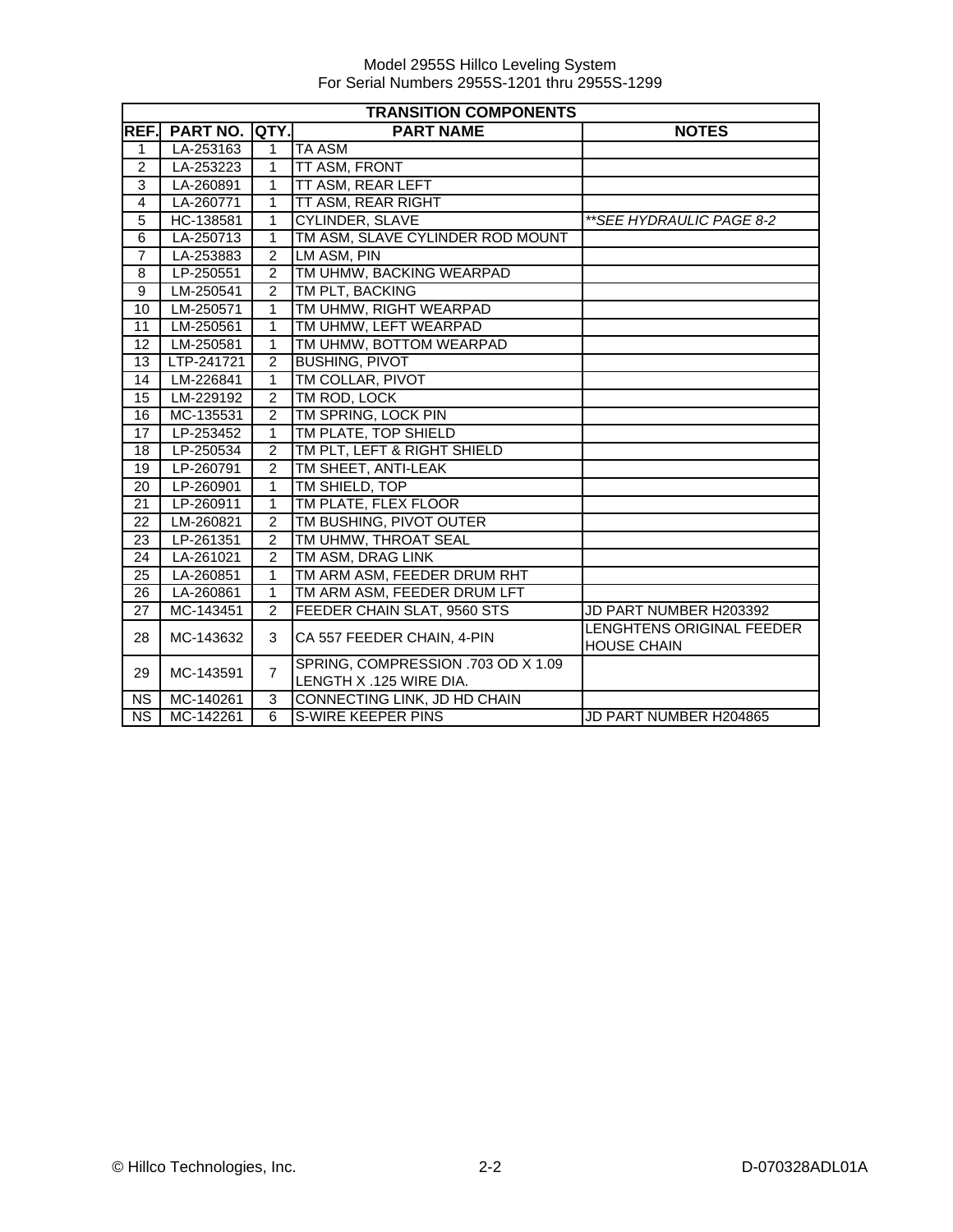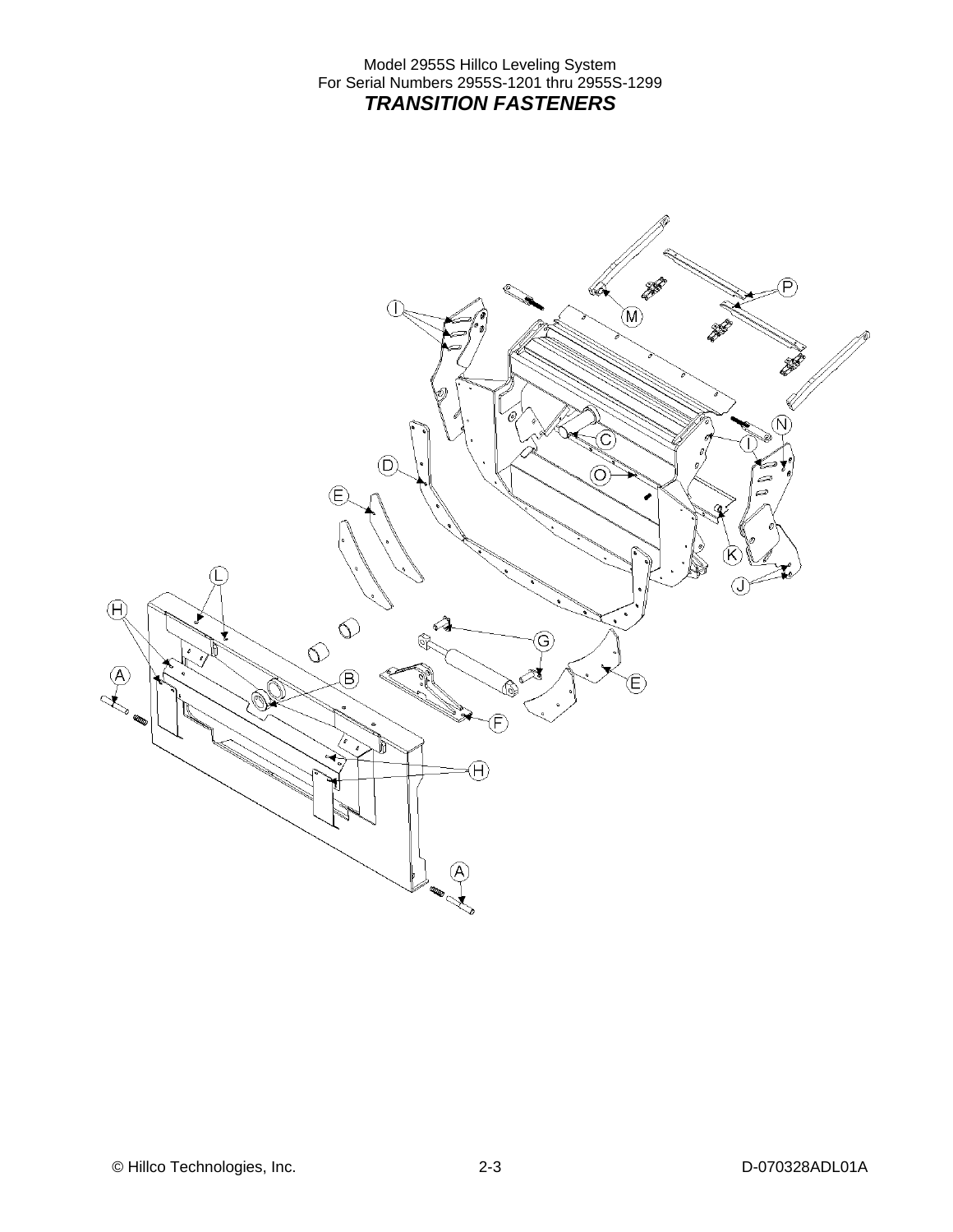|                       | <b>TRANSITION FASTENERS</b> |                |                              |                                                         |  |  |
|-----------------------|-----------------------------|----------------|------------------------------|---------------------------------------------------------|--|--|
| REF.                  | PART NO.                    | QTY.           | <b>PART NAME</b>             | <b>WHERE USED</b>                                       |  |  |
| A                     | F-HC-10M070E                | $\overline{2}$ | HC-10.9 M10 X 1.5 X 70       | <b>HEADER LOCK PINS</b>                                 |  |  |
| B                     | F-HC-16M120E                | $\mathbf{1}$   | HC-10.9 M16 X 2.00 X 120     | <b>MAIN PIVOT PIN COLLAR</b>                            |  |  |
| B                     | F-HNS-16ME                  | $\mathbf{1}$   | HN-10.9 M16 X 2.00 STV       | <b>MAIN PIVOT PIN COLLAR</b>                            |  |  |
| $\overline{\text{c}}$ | <b>F-MB-14NR40</b>          | 4              | MACH BUSH 14 GA NR 2-1/2" ID | <b>MAIN PIVOT PIN</b>                                   |  |  |
| D                     | F-FHS-8M030E                | 17             | FHSC-10.9 M8 X 1.25 X 30     | <b>UHMW FACE PLATE</b>                                  |  |  |
| D                     | F-HNS-8ME                   | 17             | HN-10.9 M8 X 1.25 STV        | <b>UHMW FACE PLATE</b>                                  |  |  |
| Ē                     | F-HCF-12M040E               | 6              | FLHC-10.9 M12 X 1.75 X 40    | <b>BACKING PLATES</b>                                   |  |  |
| F                     | F-HNS-16ME                  | 3              | FLHN-10.9 M16 X 2.00         | SLAVE CYLINDER ROD MOUNT                                |  |  |
| F                     | F-HCF-16M040E               | 3              | FLHC-10.9 M16 X 2.00 X 40    | SLAVE CYLINDER ROD MOUNT                                |  |  |
| G                     | F-HCF-12M040E               | $\overline{2}$ | FLHC-10.9 M12 X 1.75 X 40    | SLAVE CYLINDER MOUNT PIN                                |  |  |
| G                     | F-HNS-12ME                  | $\overline{2}$ | HN-10.9 M12 X 1.75 STV       | SLAVE CYLINDER MOUNT PIN                                |  |  |
| Н                     | F-HNF-08ME                  | 12             | FLHN-10.9 M8 X 1.25          | <b>SHIELDS</b>                                          |  |  |
| H                     | F-HCF-8M020E                | 12             | FLHC-10.9 M8 X 1.25 X 20     | <b>SHIELDS</b>                                          |  |  |
| $\mathsf{I}$          | F-CB-16M050E                | 9              | CARR-10.9 M16 X 2.0 X 50     | <b>CONNECTS FRONT &amp; REAR THROATS</b>                |  |  |
| $\mathsf{I}$          | F-HNF-16ME                  | 9              | FLHN-10.9 M16 X 2.00         | <b>CONNECTS FRONT &amp; REAR THROATS</b>                |  |  |
| $\mathsf{I}$          | MC-143641                   | 9              | FW 17.5 X 56 X 5             | <b>CONNECTS FRONT &amp; REAR THROATS</b>                |  |  |
| $\mathbf{I}$          | MC-143641                   | $\overline{2}$ | FW 17.5 X 56 X 5MM           | DRILLED HOLE                                            |  |  |
| J                     | F-CB-16M050E                | $\overline{4}$ | CARR-10.9 M16 X 2.0 X 50     | REAR THROAT TO FEEDERHOUSE                              |  |  |
| Κ                     | F-HCF-16M040E               | $\overline{2}$ | FLHC-10.9 M16 X 2.0 X 40     | <b>TRANSITION PIVOT BOLTS</b>                           |  |  |
| Κ                     | MC-143641                   | $\overline{2}$ | FW 17.5 X 56 X 5             | <b>TRANSITION PIVOT BOLTS</b>                           |  |  |
| $\mathsf{L}$          | F-HNF-16ME                  | $\overline{4}$ | FLHN-10.9 M16 X 2.00 NUT     | HEADER TOP SPACER PLATES                                |  |  |
| M                     | F-PCT-02X16                 | $\mathfrak{p}$ | PIN COTTER 1/8 X 1           | PINS FOR FEEDER DRUM ARMS                               |  |  |
| N                     | F-HC-16M050E                | $\overline{2}$ | HC-10.9 M16 X 2.0 X 50       | DRILLED HOLE TRANSITION TO<br><b>FEEDERHOUSE</b>        |  |  |
| N                     | F-HNF-16ME                  | $\overline{2}$ | FLHN-10.9 M16 X 2.00         | DRILLED HOLE TRANSITION TO<br><b>FEEDERHOUSE</b>        |  |  |
| O                     | F-CB-10M050F                | 8              | CARR-8.8 M10 X 1.50 X 50     | <b>FLOOR HINGE</b>                                      |  |  |
| O                     | F-HNN-10MF                  | 8              | HN-8.8 M10 X 1.50 NYLOCK     | <b>FLOOR HINGE</b>                                      |  |  |
| P                     | F-HC-8M020E                 | 8              | HC-10.9 M8 X 1.25 X 20       | FEEDER CHAIN SLATS TO CHAIN - JD<br>PART NUMBER 19M7881 |  |  |
| P                     | F-HNS-8ME                   | 8              | HN-10.9 M8 X 1.25 STV        | FEEDER CHAIN SLATS TO CHAIN - JD<br>PART NUMBER E64256  |  |  |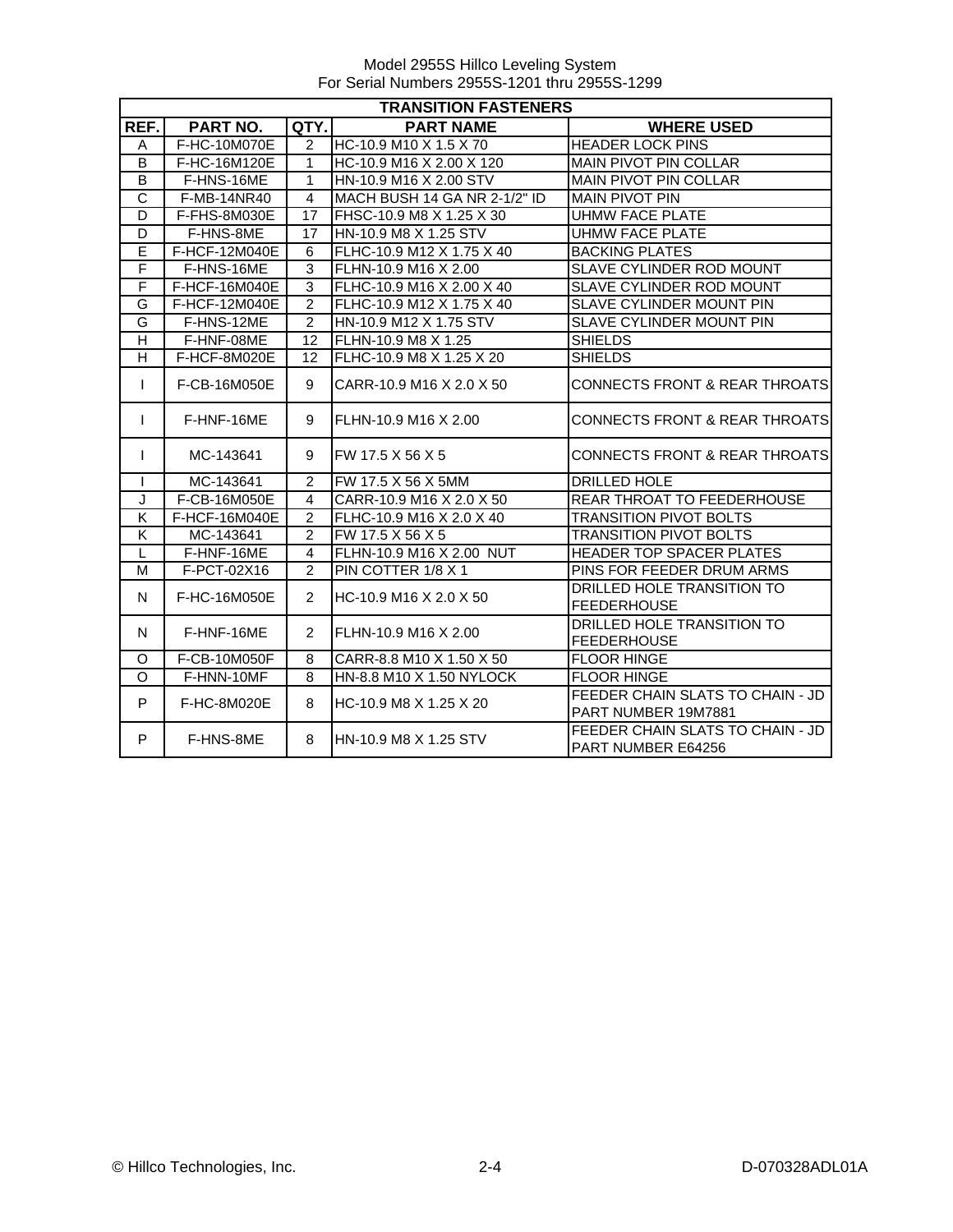**3** *CARRIAGE* 

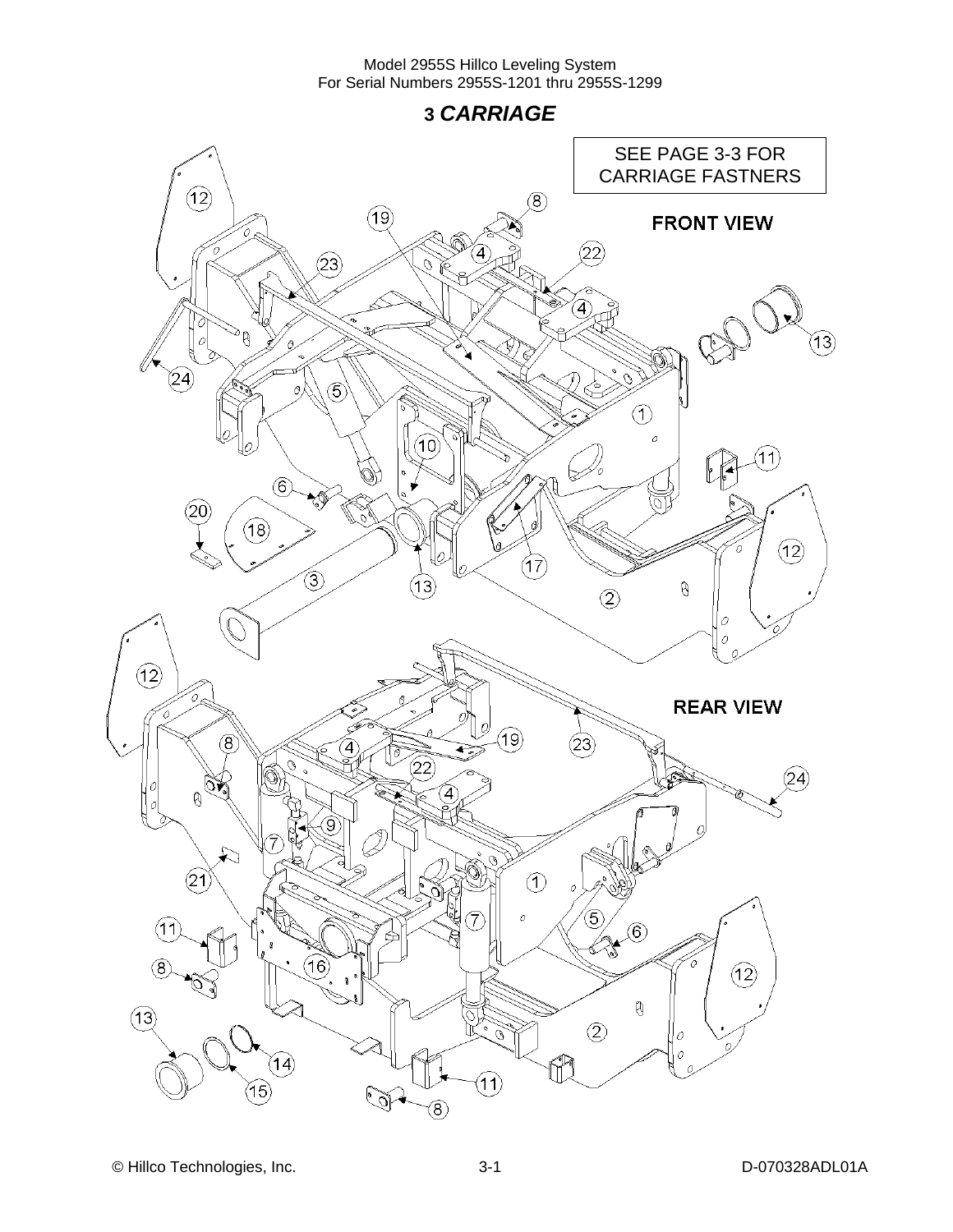|                | <b>CARRIAGE COMPONENTS</b> |                |                                                         |                                                  |  |  |  |
|----------------|----------------------------|----------------|---------------------------------------------------------|--------------------------------------------------|--|--|--|
| REF.           | PART NO.                   | QTY.           | <b>PART NAME</b>                                        | <b>NOTES</b>                                     |  |  |  |
| $\mathbf{1}$   | LA-253443                  | 1              | <b>CO ASM</b>                                           |                                                  |  |  |  |
| $\overline{c}$ | LA-253082                  | 1              | CU ASM                                                  |                                                  |  |  |  |
| 3              | LA-247482                  | 1              | CM ASM, MAIN PVT PIN                                    |                                                  |  |  |  |
| 4              | LA-235711                  | $\overline{2}$ | CM PLATE ASM, TOP                                       |                                                  |  |  |  |
| 5              | HC-140341                  | 1              | <b>CYLINDER, MASTER</b>                                 | ** SEE HYDRAULIC PAGE 8-2                        |  |  |  |
| $\overline{6}$ | LA-253883                  | $\overline{2}$ | LM ASM, PIN                                             |                                                  |  |  |  |
| $\overline{7}$ | HC-140312                  | $\overline{2}$ | <b>CYLINDER, MAIN LEVELING</b>                          | **SEE HYDRAULIC PAGE 8-2                         |  |  |  |
| 8              | LA-230552                  | 4              | CM PIN ASM, MAIN CYLINDER                               |                                                  |  |  |  |
| 9              | HC-138901                  | $\overline{2}$ | VALVE, COUNTERBALANCE                                   | **SEE HYDRAULIC PAGE 8-2                         |  |  |  |
| 10             | LM-260591                  | 1              | CM PLATE, TRANSMISSION MOUNT                            |                                                  |  |  |  |
| 11             | LP-254431                  | $\overline{2}$ | LM PLATE, CYLINDER STOP                                 |                                                  |  |  |  |
| 12             | LP-230241                  | $\overline{2}$ | CM CAP, AXLE                                            |                                                  |  |  |  |
| 13             | LP-247961                  | 2              | CM BUSHING, PIVOT                                       |                                                  |  |  |  |
| 14             | MC-138651                  | 1              | SNAP RING 4"                                            |                                                  |  |  |  |
| 15             | MC-138641                  | $\overline{4}$ | WASHER 4.016" ID X 4.764" OD X .048"                    |                                                  |  |  |  |
| 16             | LP-261431                  | 1              | EM PLATE, ELECTRICAL MOUNT                              |                                                  |  |  |  |
| 17             | LP-261531                  | 1              | HM SUPPORT, HDR LIFT CYL HOSE                           |                                                  |  |  |  |
| 18             | LP-261121                  | $\mathbf{1}$   | HM TABLE, HYDRO HOSE                                    |                                                  |  |  |  |
| 19             | LA-261371                  | 1              | HM MOUNT ASM, HYDRO CLAMP                               |                                                  |  |  |  |
| 20             | LM-261091                  | 3              | HM FLAT, CLAMP SPACER                                   |                                                  |  |  |  |
| 21             | LA-255971                  | 1              | TAG, SERIAL NUMBER                                      |                                                  |  |  |  |
| 22             | LM-248781                  | 1              | LM FLT, BRAKELINE BRKT                                  |                                                  |  |  |  |
| 23             | LA-264521                  | 1              | <b>LM ASM LINKAGE</b>                                   | <b>ROCK TRAP</b>                                 |  |  |  |
| 24             | LA-264501                  | $\mathbf{1}$   | LM ASM HANDLE                                           | <b>ROCK TRAP</b>                                 |  |  |  |
|                |                            |                | <b>CARRIAGE OPTIONS FOR COMBINES WITH DUAL TIRES;</b>   |                                                  |  |  |  |
|                |                            |                | <b>REQUIRED ON 9560 STS COMBINES RUNNING DUAL TIRES</b> |                                                  |  |  |  |
| <b>NS</b>      | LA-253141                  | $\mathbf{1}$   | LM ASM, 9.25 AXLE EXTENSION KIT                         |                                                  |  |  |  |
|                |                            |                | <b>MISCELLANEOUS CARRIAGE COMPONENTS AND FASTENERS</b>  |                                                  |  |  |  |
| <b>NS</b>      | MC-142921                  | $\mathcal{P}$  | <b>EMERGENCY BRAKE CABLE</b>                            |                                                  |  |  |  |
| <b>NS</b>      | MC-141551                  | $\mathbf{1}$   | CABLE, SHIFT                                            | SUBS TO JOHN DEERE CABLE<br>PART NUMBER AH128356 |  |  |  |
| NS.            | F-HNN-8MF                  | $\overline{2}$ | HN-8.8 M8 X 1.25 NYLOCK                                 | <b>NUT, FOR BRAKE CABLE</b>                      |  |  |  |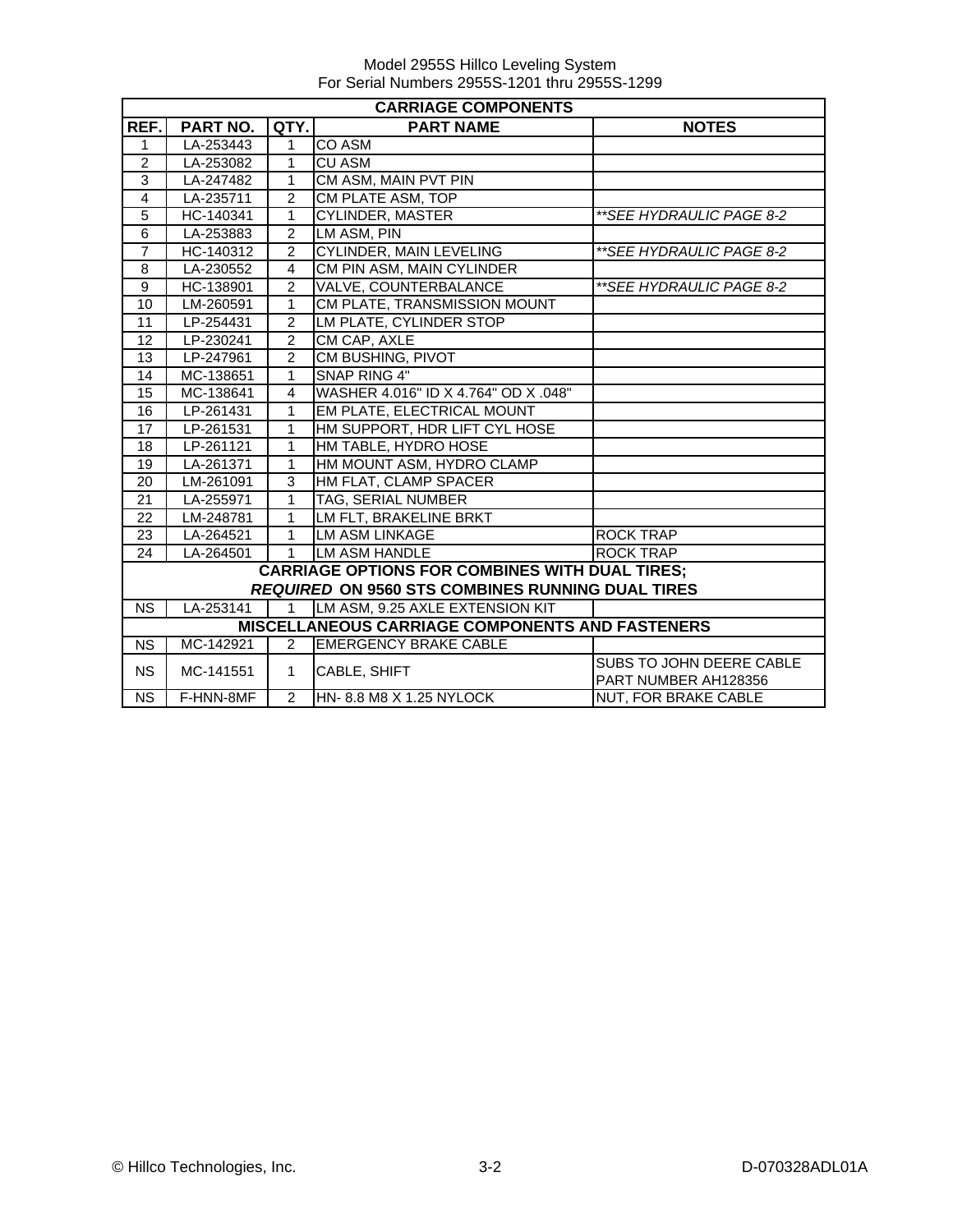Model 2955S Hillco Leveling System For Serial Numbers 2955S-1201 thru 2955S-1299 *CARRIAGE FASTENERS* 

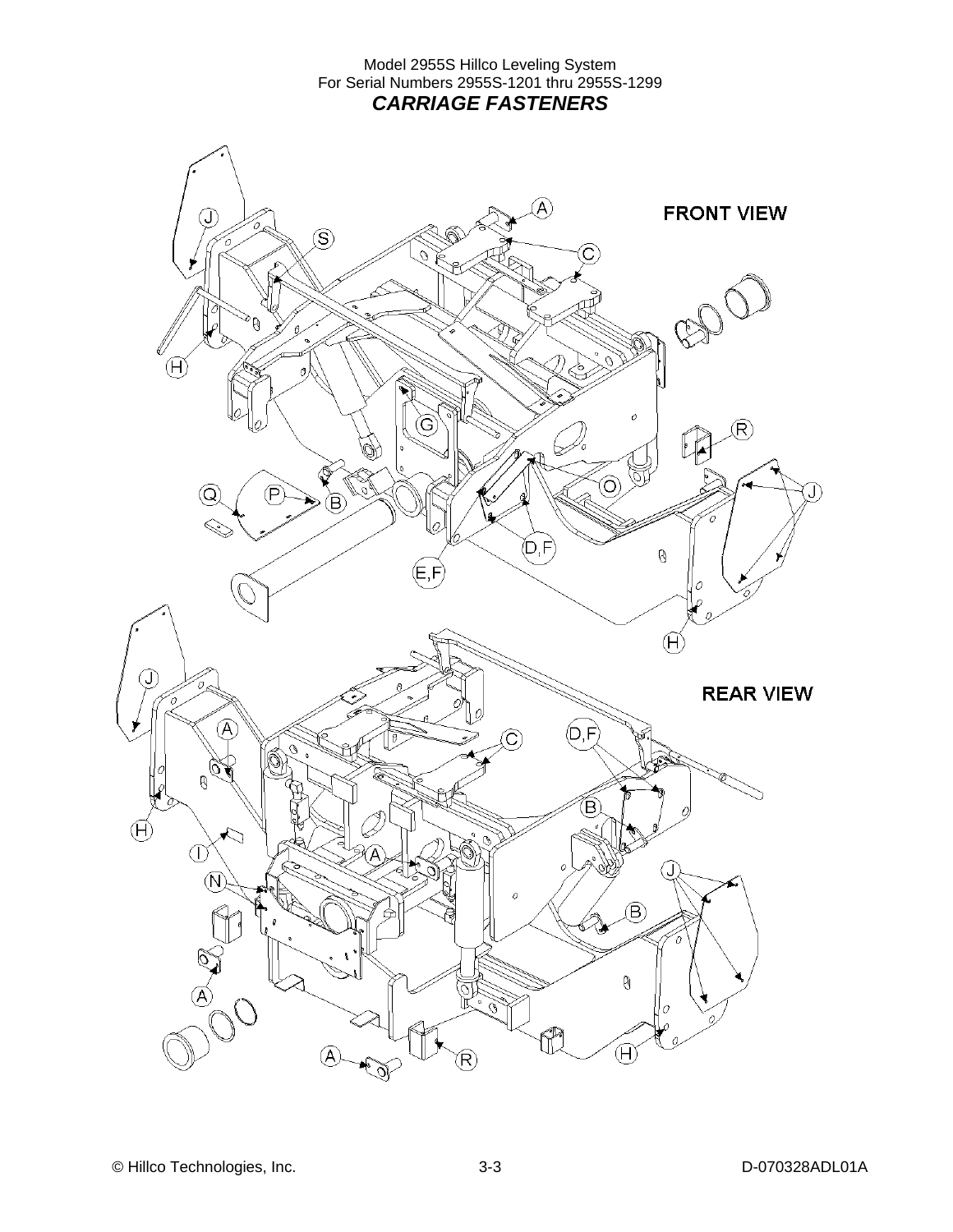|                         | <b>CARRIAGE FASTENERS</b> |                |                               |                                                           |  |  |  |
|-------------------------|---------------------------|----------------|-------------------------------|-----------------------------------------------------------|--|--|--|
| REF.                    | PART NO.                  | QTY.           | <b>PART NAME</b>              | <b>WHERE USED</b>                                         |  |  |  |
| A                       | F-HCF-12M040F             | 4              | FLHC-8.8 M12 X 1.75 X 40      | LEVELING CYL MNT PIN                                      |  |  |  |
| A                       | F-HNS-12ME                | $\overline{4}$ | HN-10.9 M12 X 1.75 STV        | <b>LEVELING CYL MNT PIN</b>                               |  |  |  |
| B                       | F-HCF-12M045E             | $\overline{2}$ | FLHC-10.9 M12 X 1.75 X 45     | <b>MASTER CYL MNT PIN</b>                                 |  |  |  |
| B                       | F-HNS-12ME                | $\overline{2}$ | HN-10.9 M12 X 1.75 STV        | <b>MASTER CYL MNT PIN</b>                                 |  |  |  |
| $\overline{C}$          | F-HC8-12C240              | 8              | HC8 3/4-10 X 15               | <b>OVERCARRIAGE CLAMP</b>                                 |  |  |  |
| $\overline{\text{c}}$   | F-HNS-12C                 | 8              | HN8 3/4-10 STV                | OVERCARRIAGE CLAMP                                        |  |  |  |
|                         | F-HC-16M110E              |                | HC-10.9 M16 X 2.00 X 110      | <b>OVERCARRIAGE FRONT RIGHT &amp;</b>                     |  |  |  |
| D                       |                           | 6              |                               | <b>BOTTOM LEFT</b>                                        |  |  |  |
| Ē                       | F-HC-16M120E              | 2              | HC-10.9 M16 X 2.00 X 120      | OVERCARRIAGE FRONT LEFT TOP                               |  |  |  |
| $\overline{\mathsf{F}}$ | F-FWH-10                  | 8              | FW 5/8 H                      | <b>OVERCARRIAGE FRONT</b>                                 |  |  |  |
| G                       | F-HNF-16ME                | 4              | FLHN-10.9 M16 X 2.00          | BTM & TOP TRANSMISSION MNT                                |  |  |  |
|                         |                           |                |                               | <b>HOLES</b>                                              |  |  |  |
| H                       | F-SHC-24M080E             | 4              | SHCS 10.9-M24 X 3 X 80 ZINC   | <b>FINAL</b>                                              |  |  |  |
| $\mathbf{I}$            | F-UDS-#7X06               | $\overline{2}$ | SCREW, U-DRIVE #7 X 3/8       | <b>SERIAL NUMBER PLATE</b>                                |  |  |  |
| J                       | F-HCF-10M040E             | 8              | FLHC-10.9 M10 X 1.50 X 40     | ORIGINAL AXLE COVER                                       |  |  |  |
| J                       | F-HNF-10ME                | 8              | FLHN-10.9 M10 X 1.50          | ORIGINAL AXLE COVER                                       |  |  |  |
| J                       | F-FWF-06020               | 8              | 3/8 FW FENDER X 1-1/4         | ORIGINAL AXLE COVER                                       |  |  |  |
| K                       | MC-143711                 | $\overline{4}$ |                               | STUD, DOUBLE-ENDED-10.9 M16 X LOWER TRANSMISSION MOUNTING |  |  |  |
|                         |                           |                | 2.00 X 75                     | <b>HOLES ON PLATE &amp; UC</b>                            |  |  |  |
| L                       | MC-143721                 | $\overline{2}$ | STUD, DOUBLE-ENDED-10.9 M16 X | <b>IUPPER TRANSMISSION MOUNTING</b>                       |  |  |  |
|                         |                           |                | 2.00 X 90                     | HOLES ON UC                                               |  |  |  |
| М                       | F-HNF-16ME                | $\overline{2}$ |                               | LOWER STUDS THAT HOLD PLATE TO                            |  |  |  |
|                         |                           |                | FLHN-10.9 M16 X 2.00          | UC                                                        |  |  |  |
| N                       | F-HNF-08ME                | 4              | FLHN-10.9 M8 X 1.25           | ELECTRICAL BOX TO OC                                      |  |  |  |
| ${\sf N}$               | F-HCF-8M020E              | 4              | FLHC- 10.9 M8 X 1.25 X 20     | ELECTRICAL BOX TO OC                                      |  |  |  |
| $\Omega$                | F-HCF-8M030E              | 3              | FLHC-10.9 M8 X 1.25 X 30      | HOSE CLAMPS FOR HDR LIFT CYL                              |  |  |  |
|                         |                           |                |                               | <b>HOSES</b>                                              |  |  |  |
| O                       | F-HNF-8ME                 | 3              | FLHN-10.9 M8 X 1.25           | HOSE CLAMPS FOR HDR LIFT CYL                              |  |  |  |
|                         |                           |                |                               | <b>HOSES</b>                                              |  |  |  |
|                         |                           | $\overline{2}$ | FLHC-10.9 M8 X 1.25 X 20      | <b>HYDRO HOSE TABLE TO</b>                                |  |  |  |
|                         | P<br>F-HCF-8M020E         |                |                               | <b>TRANSMISSION</b>                                       |  |  |  |
| Q                       | F-HCF-8M020E              | $\mathbf{1}$   | FLHC-10.9 M8 X 1.25 X 20      | <b>CASE DRAIN HOSE</b>                                    |  |  |  |
| Q                       | F-HNF-08ME                | $\overline{2}$ | FLHN-10.9 M8 X 1.25           | <b>CASE DRAIN HOSE</b>                                    |  |  |  |
| $\mathsf{R}$            | F-PSL-04X48               | $\mathfrak{p}$ | <b>SNAP LOCK PIN</b>          | SHIPPING SPACERS ON CYLINDER                              |  |  |  |
| $\overline{s}$          | F-HC-06M035E              | $\mathbf{1}$   | HC 10.9 M6 X 1.0 X 35 PLT     | <b>ROCK TRAP</b>                                          |  |  |  |
| $\overline{s}$          | F-HNN-06MF                | $\mathbf{1}$   | HN-8.8 M6 X 1.0 NYLOCK        | <b>ROCK TRAP</b>                                          |  |  |  |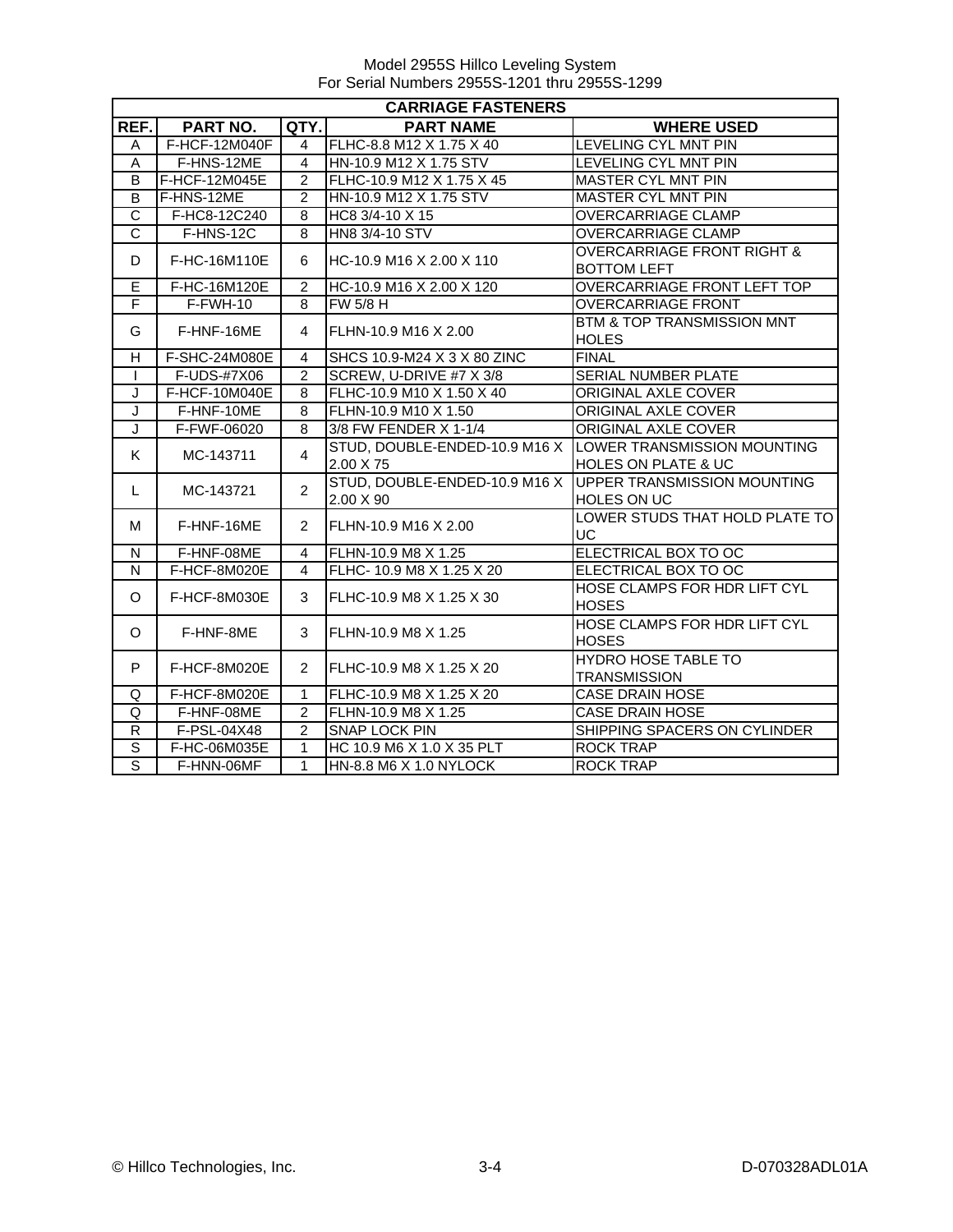Model 2955S Hillco Leveling System For Serial Numbers 2955S-1201 thru 2955S-1299 *SHIFT LINKAGE ASSEMBLY* 

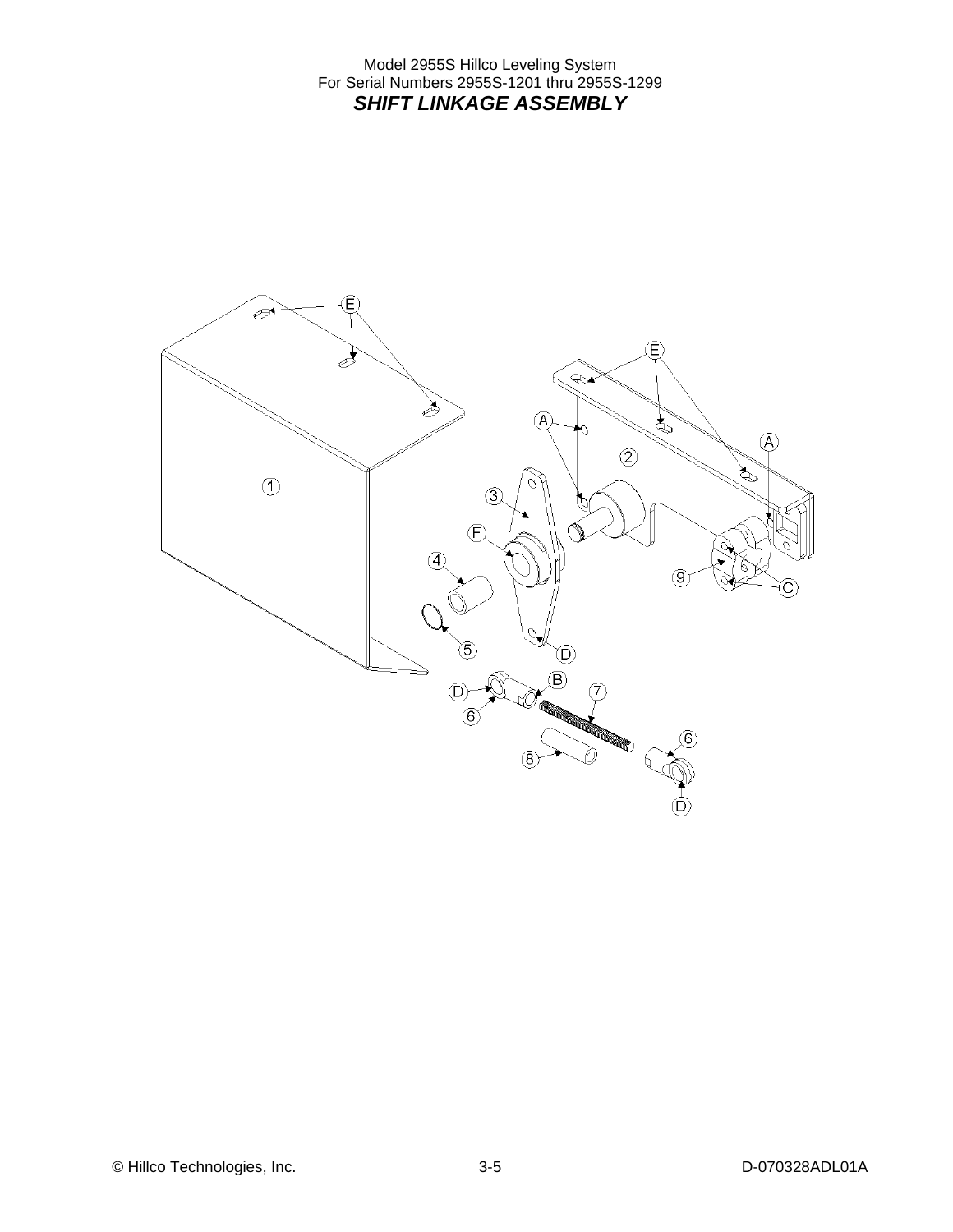| <b>SHIFT LINKAGE ASSEMBLY</b> |                    |                |                                           |                                                       |  |  |
|-------------------------------|--------------------|----------------|-------------------------------------------|-------------------------------------------------------|--|--|
| REF.                          | <b>PART NO.</b>    | QTY.           | <b>PART NAME</b>                          | <b>NOTES</b>                                          |  |  |
| 1                             | LP-261651          | 1              | LM SHIELD, SHIFT LINKAGE                  |                                                       |  |  |
| $\overline{2}$                | LA-261631          | 1              | LM ASM. LINKAGE MOUNT                     |                                                       |  |  |
| 3                             | LA-261621          | 1              | LM ASM, LINKAGE ARM                       |                                                       |  |  |
| 4                             | MC-143781          | 1              | SLEEVE BEARING, NYLON, 3/4" ID<br>X 1" OD | <b>PIVOT ARM ASM</b>                                  |  |  |
| 5                             | MC-143771          | 1              | SNAP RING, EXTERNAL, .750                 | <b>SECURES ARM ASM TO</b><br><b>MOUNTING ASM</b>      |  |  |
| 6                             | MC-143751          | 2              | <b>BALL JOINT, SHIFT LINKAGE</b>          | SUBS TO JD PART NUMBER<br>AH125958                    |  |  |
| $\overline{7}$                | LM-261611          | 1              | LM ALL THREAD, SHIFT LINKAGE              |                                                       |  |  |
| 8                             | LM-261601          | 1              | LM PIPE, ALL THREAD STIFFNER              |                                                       |  |  |
| 9                             | MC-143761          | $\mathbf{1}$   | CLAMP, SHIFT CABLE                        | SUBS TO JD PART NUMBER<br>H133047                     |  |  |
|                               |                    |                | <b>SHIFT LINKAGE FASTENERS</b>            |                                                       |  |  |
| REF.                          | PART NO.           | QTY.           | <b>PART NAME</b>                          | <b>WHERE USED</b>                                     |  |  |
| A                             | F-HCF-10M040E      | 3              | FLHC-10.9 M10 X 1.50 X 40                 | <b>MOUNTS SHIFT LINKAGE TO</b><br><b>TRANSMISSION</b> |  |  |
| B                             | F-HNJ-10MF         | 3              | HN-8.8 M10 X 1.50 JAM                     | ALL THREAD TO BALL JOINTS                             |  |  |
| C                             | F-HCF-08M070E      | $\mathfrak{p}$ | FLHC-10.9 M8 X 1.25 X 70                  | SHIFT LINKAGE CLAMPS                                  |  |  |
| C                             | F-HNF-08ME         | $\mathcal{P}$  | FLHN-10.9 M8 X 1.25                       | <b>SHIFT LINKAGE CLAMPS</b>                           |  |  |
| D                             | F-HNF-10ME         | $\mathcal{P}$  | FLHN-10.9 M10 X 1.50                      | <b>SECURES BALL JOINTS TO</b><br>SHIFTING ARMS        |  |  |
| E                             | F-HCF-8M020E       | 3              | FLHC-10.9 M8 X 1.25 X 20                  | <b>SHIELD</b>                                         |  |  |
| E                             | F-HNF-08ME         | 3              | FLHN-10.9 M8 X 1.25                       | <b>SHIELD</b>                                         |  |  |
| F                             | <b>F-MB-18WR12</b> | $\overline{4}$ | MACHINE BUSHING 18 GA WR 3/4"<br>ID       | SHIFT LINKAGE PIVOT SPACER                            |  |  |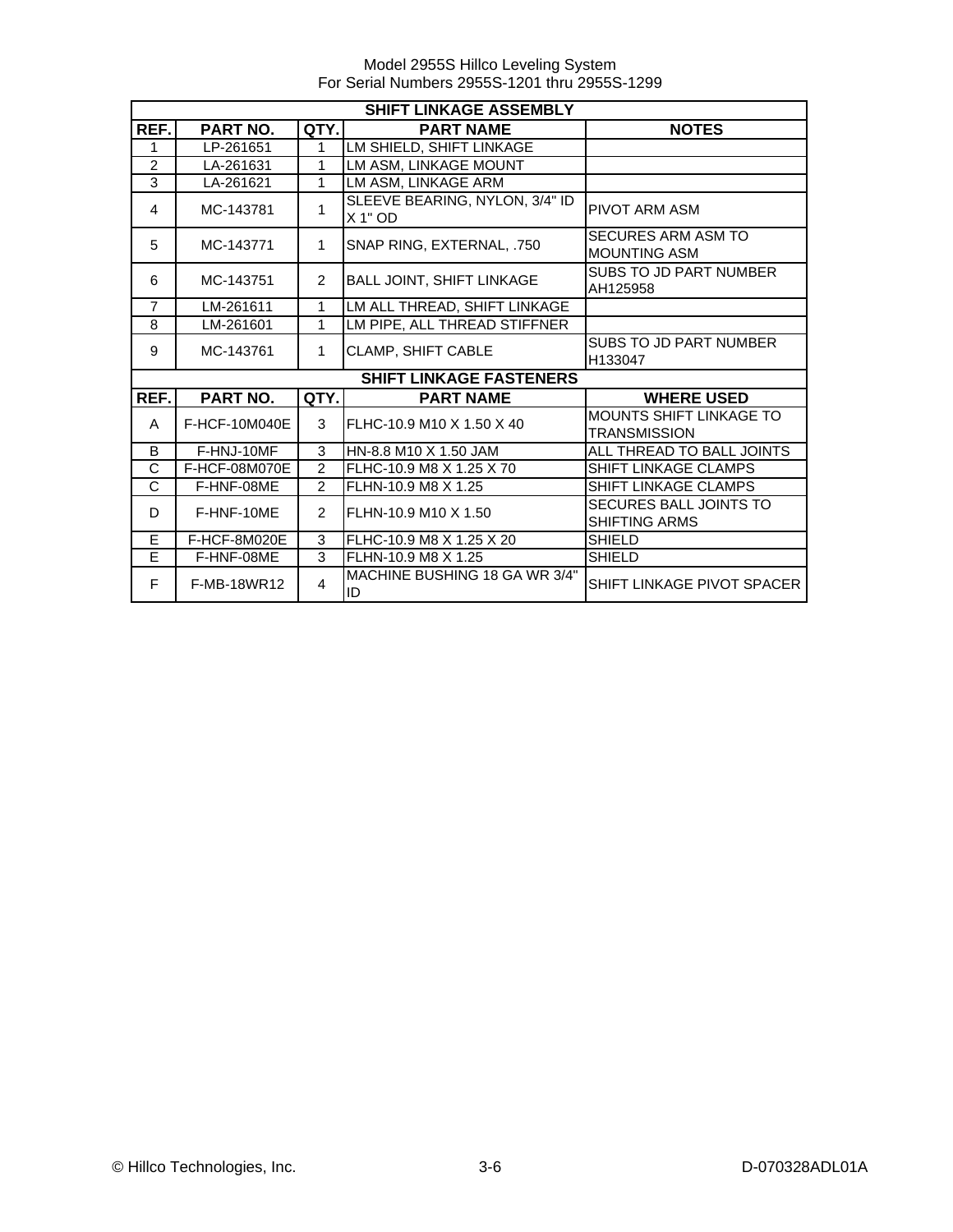### **4** *DROP AXLE*



© Hillco Technologies, Inc. 2008 12-1 4-1 D-070328ADL01A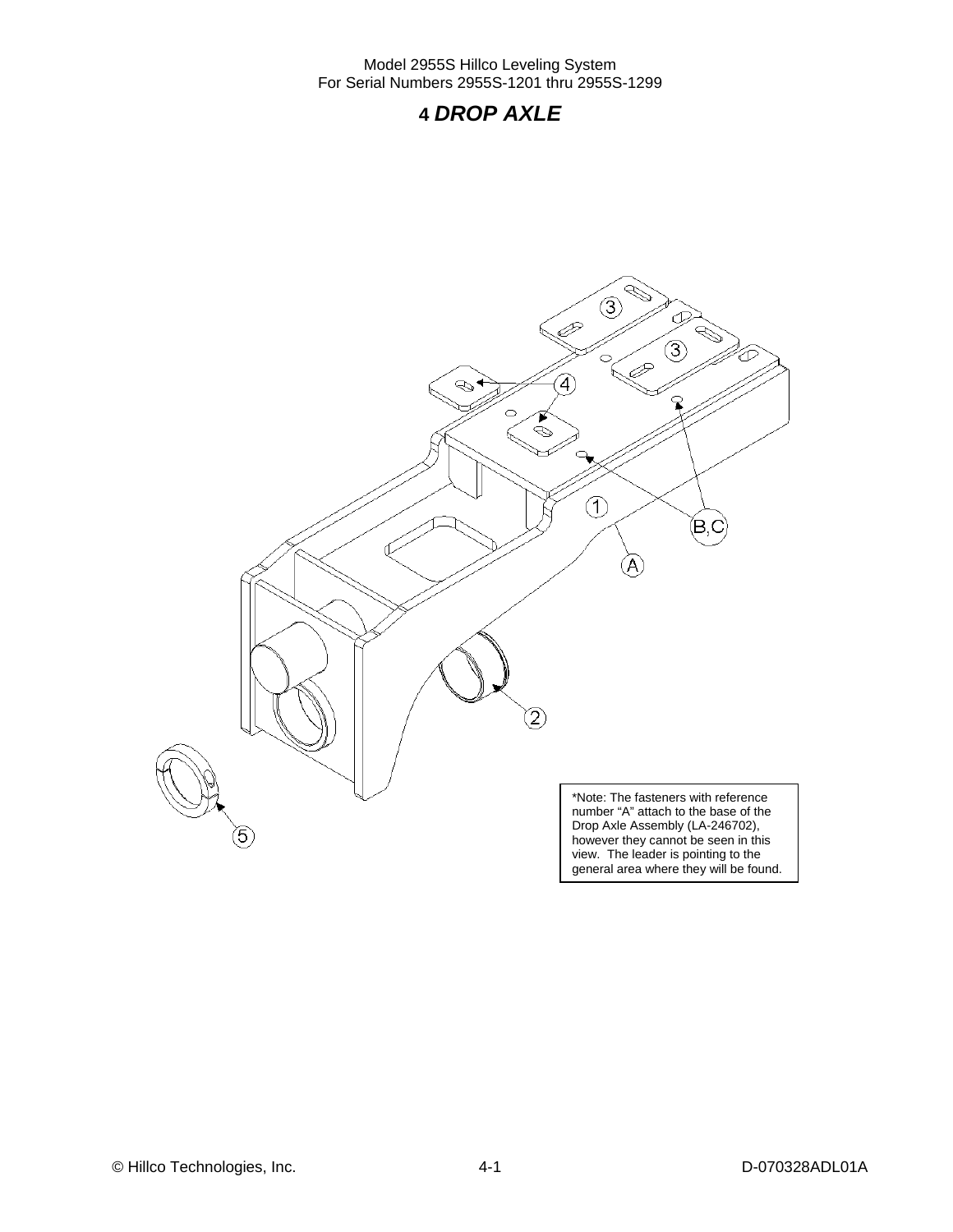|                | <b>DROP AXLE COMPONENTS</b> |      |                              |                   |  |  |  |
|----------------|-----------------------------|------|------------------------------|-------------------|--|--|--|
| REF.           | <b>PART NO.</b>             | QTY. | <b>PART NAME</b>             | <b>NOTES</b>      |  |  |  |
|                | LA-246702                   |      | DA ASM                       |                   |  |  |  |
| $\mathfrak{p}$ | LP-235092                   |      | LM BUSHING, DA PIVOT         |                   |  |  |  |
| 3              | LP-261671                   | 2    | DA PLATE, REAR SUPPORT       |                   |  |  |  |
| 4              | LP-261681                   | 2    | DA PLATE, FRONT SUPPORT      |                   |  |  |  |
| 5              | LM-263711                   |      | LM COLLAR, CLAMPING 3-1/2" X |                   |  |  |  |
|                |                             |      | $4 - 3/4"$                   |                   |  |  |  |
|                |                             |      |                              |                   |  |  |  |
|                |                             |      | <b>DROP AXLE FASTENERS</b>   |                   |  |  |  |
| REF.           | PART NO.                    | QTY. | <b>PART NAME</b>             | <b>WHERE USED</b> |  |  |  |
| A              | F-HC-16M250E                | 4    | HC-10.9 M16 X 2.00 X 250     |                   |  |  |  |
| Α              | F-HNS-16ME                  | 4    | HN-10.9 M16 X 2.00 STV       |                   |  |  |  |
| B              | F-HCF-16M060E               | 6    | FLHC- 10.9 M16 X 2.00 X 60   |                   |  |  |  |
| B              | F-HNS-16ME                  | 6    | HN-10.9 M16 X 2.00 STV       |                   |  |  |  |
| C              | $F-FWH-10$                  | 10   | FW 5/8 HARDENED              |                   |  |  |  |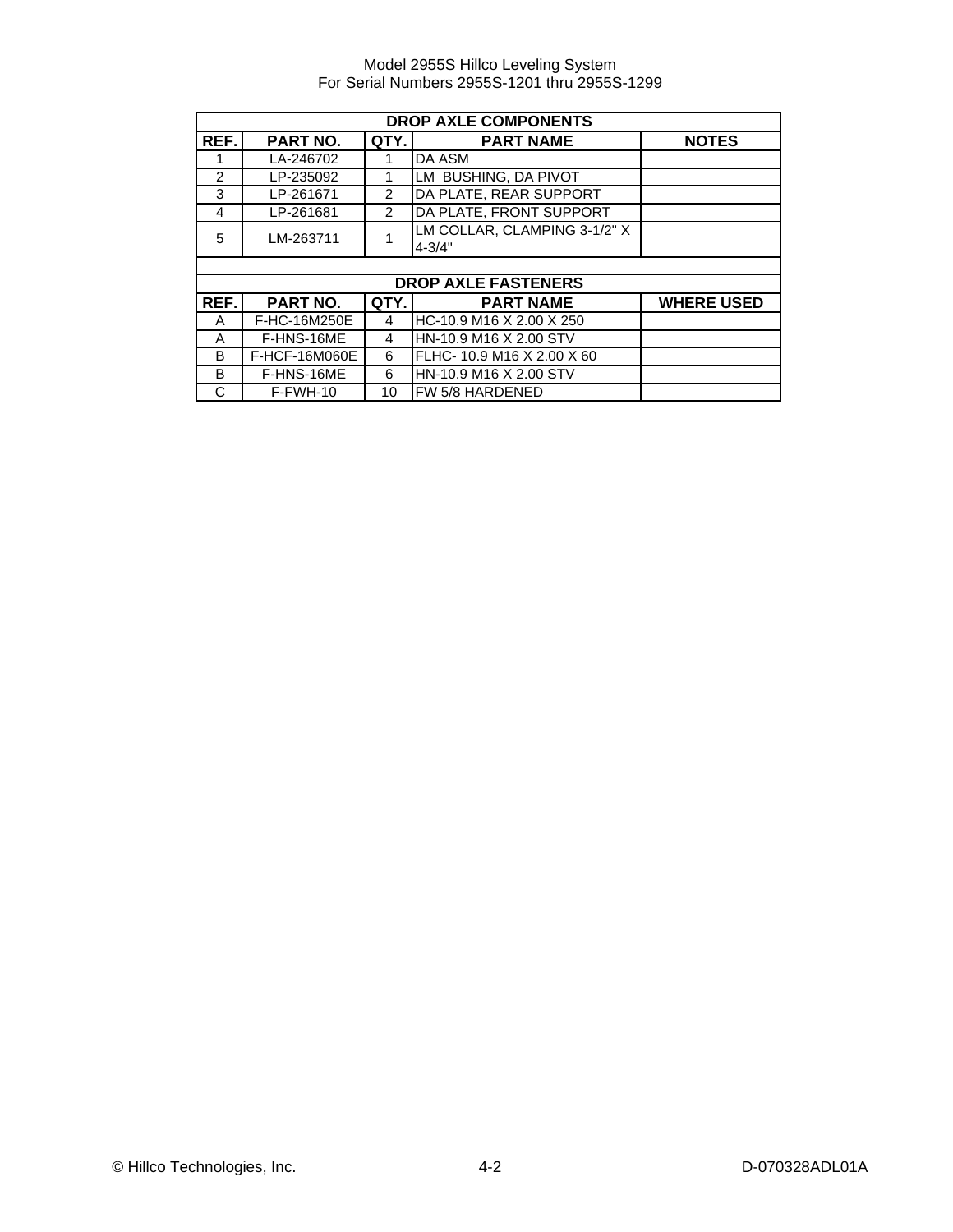**5** *ELECTRICAL BOX AND CONNECTORS* 



\*\*Note: Line item number '5' refers to a complete assembly. The complete assembly is not shown in this diagram. See page 5-3 for a picture of the complete assembly.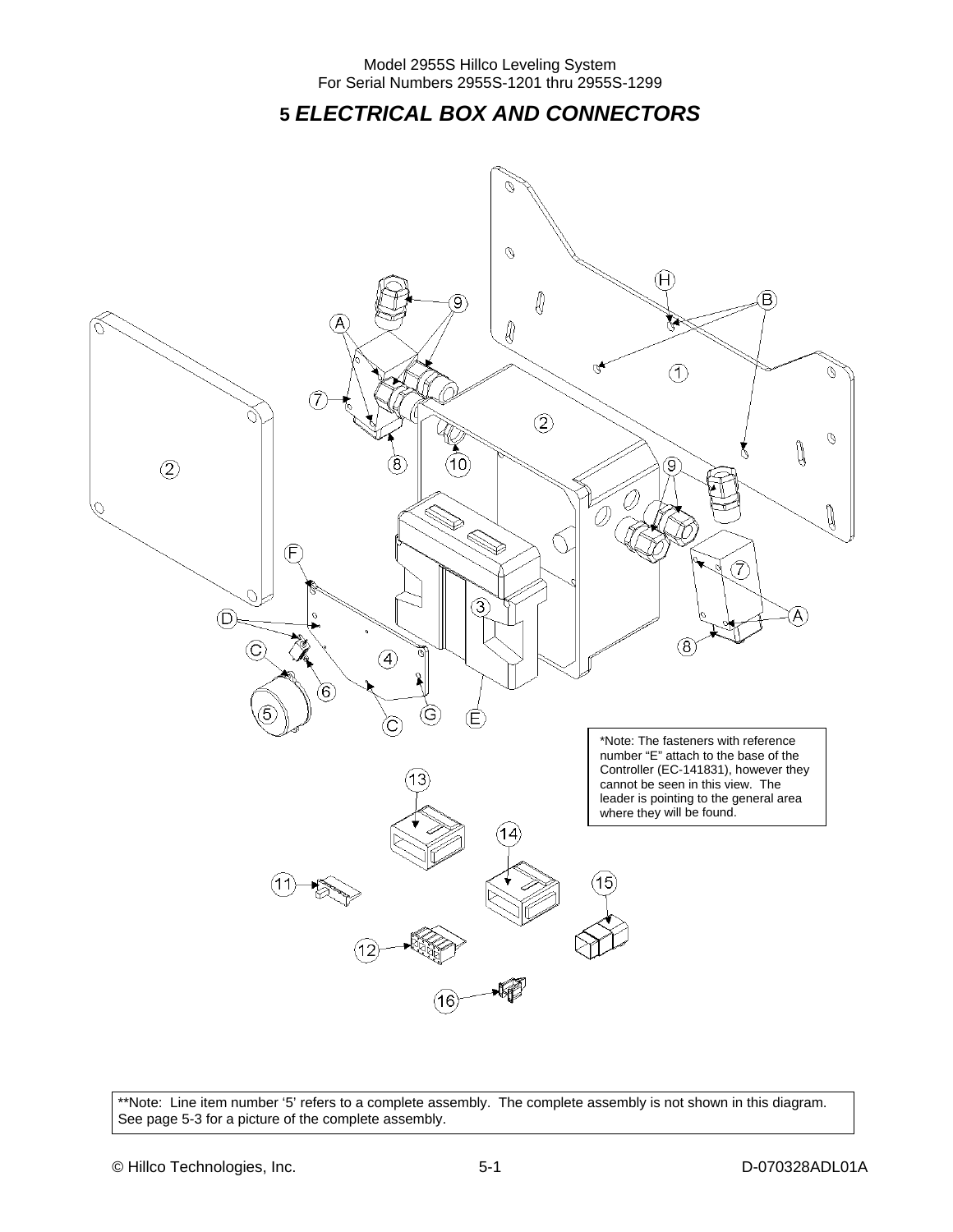|                        | <b>ELECTRICAL COMPONENTS</b> |                         |                                                                                        |                                   |  |  |
|------------------------|------------------------------|-------------------------|----------------------------------------------------------------------------------------|-----------------------------------|--|--|
| REF.I                  | <b>PART NO.</b>              | QTY.                    | <b>PART NAME</b>                                                                       | <b>NOTES</b>                      |  |  |
|                        |                              |                         | <b>FOR 9560 STS COMBINES WITH SERIAL NUMBERS 705401-715300</b>                         |                                   |  |  |
| ASM                    | LA-259313                    | $\mathbf{1}$            | EM ASM, CONTROLLER (LATE S/N)                                                          |                                   |  |  |
|                        |                              |                         | FOR 9560 STS COMBINES WITH SERIAL NUMBERS 715301 AND AFTER                             |                                   |  |  |
| <b>ASM</b>             | LA-260261                    | $\mathbf 1$             | <b>EM ASM. CONTROLLER</b>                                                              |                                   |  |  |
|                        | <b>FOR ALL COMBINES</b>      |                         |                                                                                        |                                   |  |  |
| 1                      | LP-261431                    | 1                       | EM PLATE, ELECTRICAL MOUNT                                                             |                                   |  |  |
| 2                      | LM-255341                    | 1                       | EM BOX, CONTROLLER MOUNT                                                               |                                   |  |  |
| 3                      | EC-141831                    | $\mathbf{1}$            | <b>CONTROLLER</b>                                                                      |                                   |  |  |
| 4                      | LM-255331                    | $\mathbf{1}$            | EM SHT, CLINOMETER MOUNT                                                               |                                   |  |  |
| 5                      | LA-255821                    | $\mathbf{1}$            | <b>EM ASM, CLINOMETER</b>                                                              | *SEE NOTE BELOW DIAGRAM           |  |  |
| 6                      | EC-140822                    | $\mathbf{1}$            | <b>RESISTOR</b>                                                                        |                                   |  |  |
| 7                      | EC-100557                    | 2                       | <b>BODY, LIMIT SWITCH</b>                                                              |                                   |  |  |
| 8                      | EC-100692                    | 2                       | HEAD, LIMIT SWITCH STRAIGHT PLUNGER                                                    |                                   |  |  |
|                        |                              |                         |                                                                                        |                                   |  |  |
| 9                      | EC-138781                    | 6                       | STRAIN RELIEF, NYLON, BLK, 1/2 NPT                                                     |                                   |  |  |
| 10                     | EC-142121                    | $\overline{\mathbf{4}}$ | STRAIN RELIEF NUT, 1/2" NYLON, BLK                                                     |                                   |  |  |
|                        |                              |                         |                                                                                        |                                   |  |  |
|                        |                              |                         | <b>ELECTRICAL FASTENERS</b>                                                            |                                   |  |  |
| REF.                   | <b>PART NO.</b>              | QTY.                    | <b>PART NAME</b>                                                                       | <b>WHERE USED</b>                 |  |  |
| Α                      | F-PHM-#10C28                 | 4                       | PHMS 10-24 X 1-3/4                                                                     | <b>LIMIT SWITCH MOUNT</b>         |  |  |
| Α                      | <b>F-HNF-#10C</b>            | $\overline{4}$          | HN 10-24, SERR                                                                         | <b>LIMIT SWITCH MOUNT</b>         |  |  |
| В                      | F-HC5-04C12                  | 3                       | HC5 1/4-20 X 3/4                                                                       | PVC BOX TO BRACKET                |  |  |
| В                      | $\overline{F}$ -LW-04        | 3                       | LW 1/4                                                                                 | PVC BOX TO BRACKET                |  |  |
| С                      | F-PHM-#6C06                  | 2                       | PHMS #6-32 X 3/8                                                                       | <b>CLINOMETER MOUNT</b>           |  |  |
| D                      | $F-HN-#2C$                   | 2                       | $HN$ #2-56                                                                             | <b>RESISTOR TO ALUMINUM PLATE</b> |  |  |
| D                      | F-PHM-#2C05                  | $\overline{2}$          | PHMS #2-56 X 5/16                                                                      | <b>RESISTOR TO ALUMINUM PLATE</b> |  |  |
| Е                      | F-PHM-04C24                  | 2                       | PHMS 1/4-20 X 1-1/2                                                                    | CONTROLLER TO PVC BOX             |  |  |
| E                      | $\overline{F}$ -HNF-04C      | 2                       | FLHN 1/4-20 SERR                                                                       | CONTROLLER TO PVC BOX             |  |  |
| F                      | F-PHM-04C36                  | 2                       | PHMS 1/4-20 X 2-1/4                                                                    | <b>GROUNDING PLATE MOUNTING</b>   |  |  |
| F                      | F-HNF-04C                    | 2                       | <b>FLHN 1/4-20 SERR</b>                                                                | <b>GROUNDING PLATE MOUNTING</b>   |  |  |
| G                      | F-PHM-#10C16                 | $\overline{2}$          | PHMS 10-24 X 3/4                                                                       | <b>GROUNDING PLATE GROUND</b>     |  |  |
| G                      | F-HNF-#10C                   | 2                       | <b>HN5 10-24, SERR</b>                                                                 | <b>GROUNDING PLATE GROUND</b>     |  |  |
| н                      | F-LWE-04                     | 1                       | LW 1/4, EXTERNAL STAR                                                                  | <b>MAIN GROUND</b>                |  |  |
|                        |                              |                         |                                                                                        |                                   |  |  |
|                        |                              |                         | <b>ELECTRICAL CONNECTORS</b>                                                           |                                   |  |  |
| REF.                   | PART NO.                     | QTY.l                   | <b>PART NAME</b>                                                                       | <b>NOTES</b>                      |  |  |
| 11                     | EC-143271                    | 1                       | DTM SERIES, 12- PIN, WEDGE                                                             |                                   |  |  |
| 12                     | EC-141741                    |                         | DTM SERIES, 12- SOCKET, WEDGE                                                          |                                   |  |  |
| 13                     |                              | 3                       |                                                                                        |                                   |  |  |
|                        | EC-141761                    | $\mathbf{1}$            | DTM SERIES 12-SOCKET PLUG GRAY                                                         |                                   |  |  |
| 14                     | EC-141751                    | 2                       | DTM SERIES, 12-SOCKET, PLUG BLACK                                                      |                                   |  |  |
| 15                     | EC-141791                    | $\mathbf{1}$            | DTM SERIES, 4- SOCKET, PLUG                                                            |                                   |  |  |
| 16                     | EC-141801                    | 1                       | DTM SERIES, 4- SOCKET, WEDGE                                                           |                                   |  |  |
| <b>NS</b>              | EC-100164                    | $\mathbf{1}$            | PIN. ELECTRICAL                                                                        |                                   |  |  |
| <b>NS</b>              | EC-100165                    | $\overline{2}$          | SOCKET, SIZE 16 DEUTSCH                                                                |                                   |  |  |
| <b>NS</b>              | EC-133281                    | $\overline{2}$          | DIODE, 6 AMP, 50 PIV, SILICON                                                          |                                   |  |  |
| ΝS                     | EC-139631                    | 3                       | CONNECTOR, PARALLEL, 12-10 GA                                                          |                                   |  |  |
| ΝS                     | EC-139641                    | 2                       | CONNECTOR, PARALLEL, 16-14 GA                                                          |                                   |  |  |
| ΝS                     | EC-140781                    | $\mathbf{1}$            | BULB, JD PART NUMBER AA2753                                                            | MAX LEVEL LIGHT IN STEERING       |  |  |
|                        |                              |                         |                                                                                        | COLUMN                            |  |  |
| NS.                    | EC-140801                    | $\overline{4}$          | <b>TERMINAL, JD# R104701</b>                                                           |                                   |  |  |
| <b>NS</b>              | EC-143811                    | $\mathbf{1}$            | TERMINAL, MALE, MP 280 SERIES                                                          |                                   |  |  |
| ΝS                     | EC-143331                    | 3                       | TERMINAL, FEMALE, MP 280 SERIES                                                        |                                   |  |  |
| NS.                    | ET-ST-20#10                  | 8                       | TERMINAL, RING, #10, 20 GA., NON-                                                      |                                   |  |  |
|                        |                              |                         | <b>INSULATED</b>                                                                       |                                   |  |  |
| ΝS                     | ET-ST-2004                   | $\mathbf{1}$            | TERMINAL, RING, NON-INS, 1/4, 20 GA                                                    |                                   |  |  |
| NS.                    | EC-143421                    | $\mathbf{1}$            | DTM SERIES, 12-PIN RECEPTACLE W. A-                                                    |                                   |  |  |
|                        |                              |                         | <b>KEY, FLANGE MNT</b>                                                                 |                                   |  |  |
| ΝS                     | EC-141771                    | 34                      | DTM SERIES, SOCKET CONTACT,                                                            |                                   |  |  |
|                        |                              |                         | <b>STAMPED</b>                                                                         |                                   |  |  |
| ΝS                     | EC-141781                    | 12<br>$\mathbf{1}$      | DTM SERIES, PIN CONTACT, STAMPED                                                       |                                   |  |  |
| <b>NS</b><br><b>NS</b> | EC-145651                    | $\mathbf{1}$            | SPADE, FEMALE 3/16 20 GA.                                                              |                                   |  |  |
|                        | EC-145661                    |                         | SPADE, FEMALE 3/16 14 GA.                                                              |                                   |  |  |
| NS                     | EC-136701                    | 5                       | FOR 9560 STS COMBINES WITH SERIAL NUMBERS 705401-715300<br>PIN, AMP                    |                                   |  |  |
| ΝS                     | EC-136711                    | $\mathbf{1}$            |                                                                                        |                                   |  |  |
|                        |                              |                         | <b>AMP SOCKET</b><br><b>FOR 9560 STS COMBINES WITH SERIAL NUMBERS 715301 AND AFTER</b> |                                   |  |  |
| <b>NS</b>              | EC-100164                    | 5                       | PIN, ELECTRICAL                                                                        |                                   |  |  |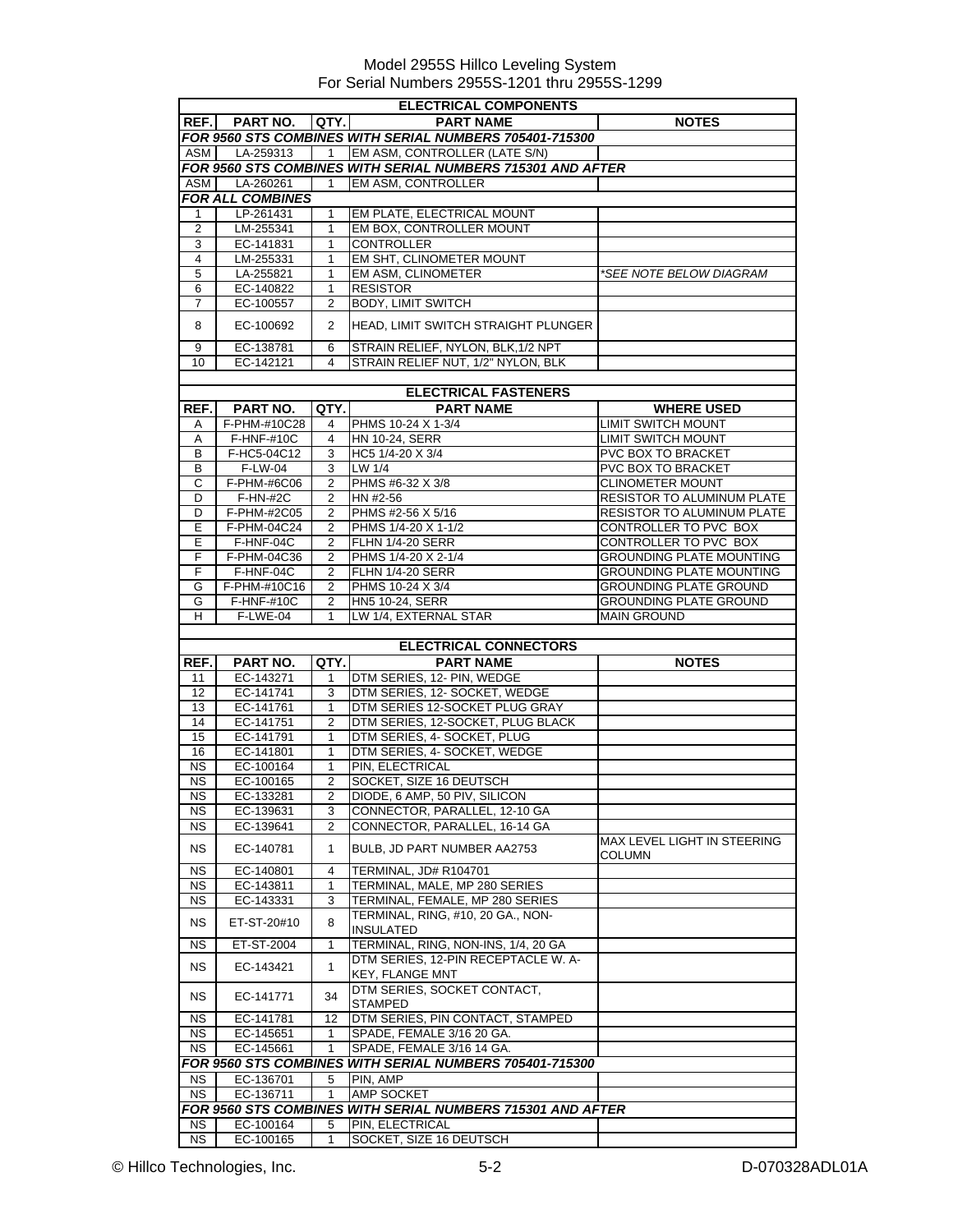Model 2955S Hillco Leveling System For Serial Numbers 2955S-1201 thru 2955S-1299 *ELECTRICAL CABLES* 





**#1** LA-255631 EM CABLE ASM, LIMIT **#2** | A-255821 **#3** LA-252462

**#2** LA-255821 EM ASM, CLINOMETER

EM CABLE ASM, MAX LEVEL LIGHT



**#4** LA-255643 EM ASM, BOX TO VALVE



**#6** LA-263671 EM ALL CABLE ASM, LEVELING MANIFOLD **#7** LA-260242 EM CABLE



ASM, LEVELING MANIFOLD



**#5** LA-255732 EM ALL CABLE ASM, CAB TO BOX, LATE



ASM, TRIM SIGNAL



**#9** LA-260222 EM CABLE ASM, TRIM SIGNAL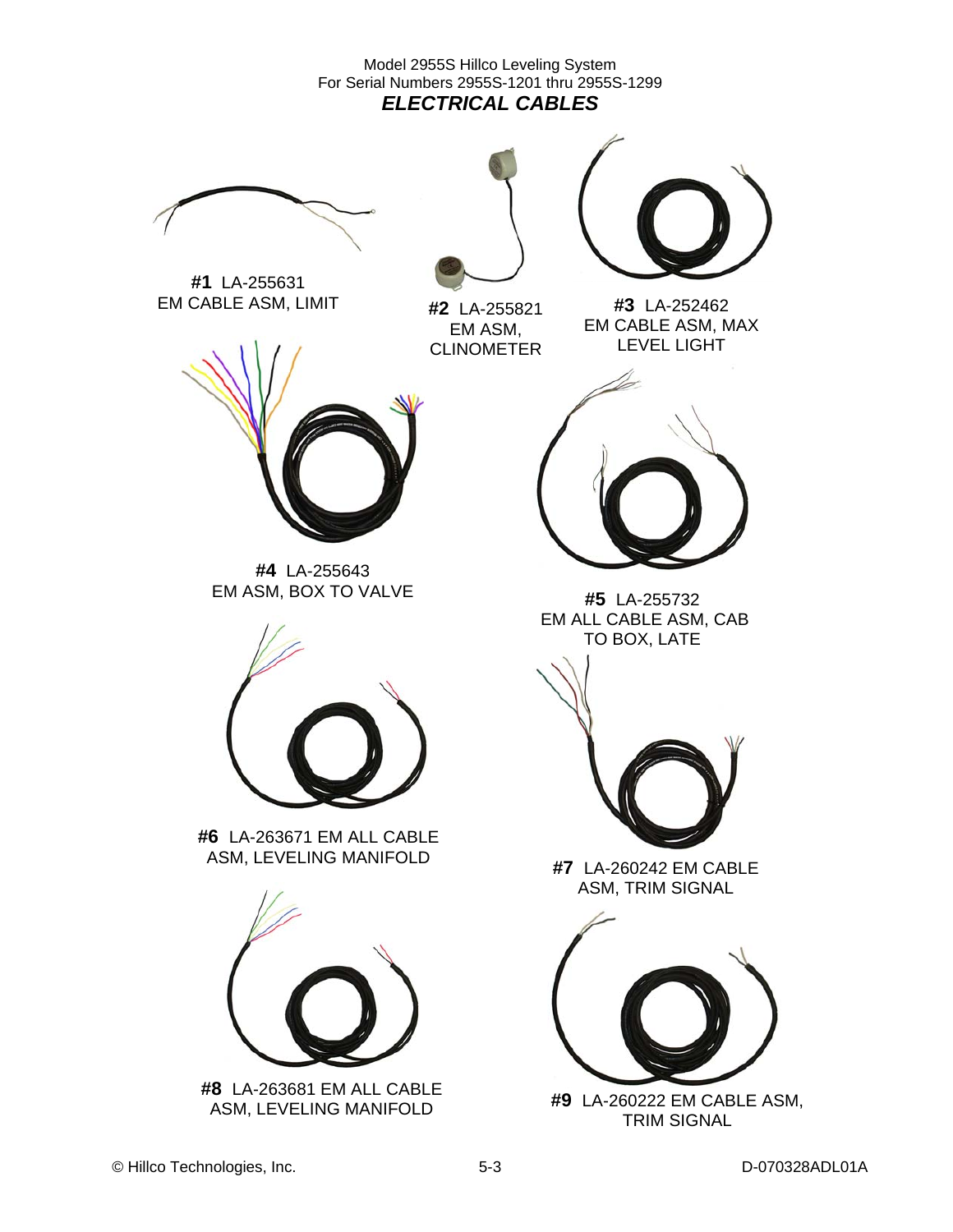|           | <b>ELECTRICAL CABLE ASSEMBLIES</b> |                |                                                                                           |                              |  |  |  |  |
|-----------|------------------------------------|----------------|-------------------------------------------------------------------------------------------|------------------------------|--|--|--|--|
|           | REF. PART NO. QTY.                 |                | <b>PART NAME</b>                                                                          | <b>DESCRIPTION</b>           |  |  |  |  |
|           | <b>ALL COMBINES</b>                |                |                                                                                           |                              |  |  |  |  |
|           | LA-255631                          | $\overline{2}$ | EM CABLE ASM, LIMIT SWITCH                                                                |                              |  |  |  |  |
| 2         | LA-255821                          |                | EM CABLE ASM, CLINOMETER                                                                  |                              |  |  |  |  |
| 3         | LA-252462                          | 1              | EM CABLE ASM, MAX LEVEL LIGHT                                                             |                              |  |  |  |  |
| 4         | LA-255643                          | 1              | EM CABLE ASM, BOX TO VALVE                                                                |                              |  |  |  |  |
| NS.       | LA-261691                          |                | EM ASM, DIAGNOSTIC CONNECTION                                                             |                              |  |  |  |  |
| 5         | LA-255732                          |                | EM ALL CABLE ASM, CAB TO BOX, LATE                                                        |                              |  |  |  |  |
|           | LA-252473                          | 1              | EM CABLE ASM, CAB TO BOX                                                                  | <b>INCLUDED IN LA-255732</b> |  |  |  |  |
|           | LA-252462                          | 1              | EM CABLE ASM. MAX LEVEL LIGHT                                                             | <b>INCLUDED IN LA-255732</b> |  |  |  |  |
|           |                                    |                | FOR COMBINES WHICH FALL WITHIN THE FOLLOWING SRIAL NUMBER BREAKS: 9560STS (705401-715300) |                              |  |  |  |  |
| 6         | LA-263671                          |                | EM ALL CABLE ASM, LEVELING MANIFOLD                                                       |                              |  |  |  |  |
| $\ddotsc$ | LA-263611                          | 1              | EM CABLE ASM, LEVELING MANIFOLD                                                           | <b>INCLUDED IN LA-263671</b> |  |  |  |  |
| $\ddotsc$ | LA-263601                          |                | EM CABLE ASM, DUMP SIGNAL                                                                 | INCLUDED IN LA-263671        |  |  |  |  |
| 7         | LA-260242                          | 1              | EM CABLE ASM, TRIM SIGNAL                                                                 |                              |  |  |  |  |
|           |                                    |                | FOR COMBINES WHICH FALL WITHIN THE FOLLOWING SRIAL NUMBER BREAKS: 9560 STS (715301-       |                              |  |  |  |  |
| 8         | LA-263681                          |                | EM ALL CABLE ASM, LEVELING MANIFOLD                                                       |                              |  |  |  |  |
|           | LA-263611                          |                | EM CABLE ASM, LEVELING MANIFOLD                                                           | <b>INCLUDED IN LA-263681</b> |  |  |  |  |
| $\ddotsc$ | LA-263621                          |                | EM CABLE ASM, DUMP SIGNAL                                                                 | <b>INCLUDED IN LA-263681</b> |  |  |  |  |
| 9         | LA-260222                          |                | EM CABLE ASM, TRIM SIGNAL                                                                 |                              |  |  |  |  |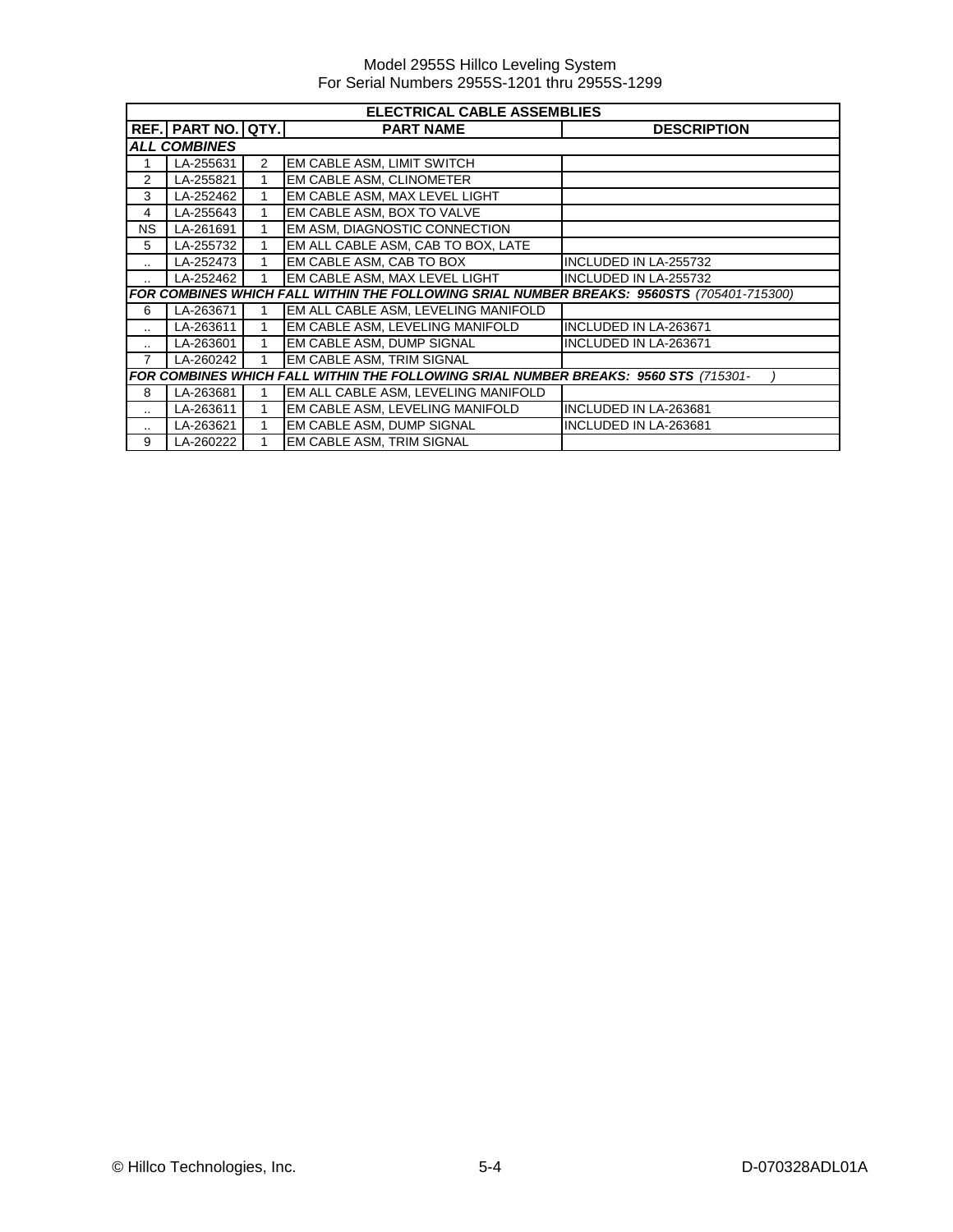### **6** *HYDRAULICS*

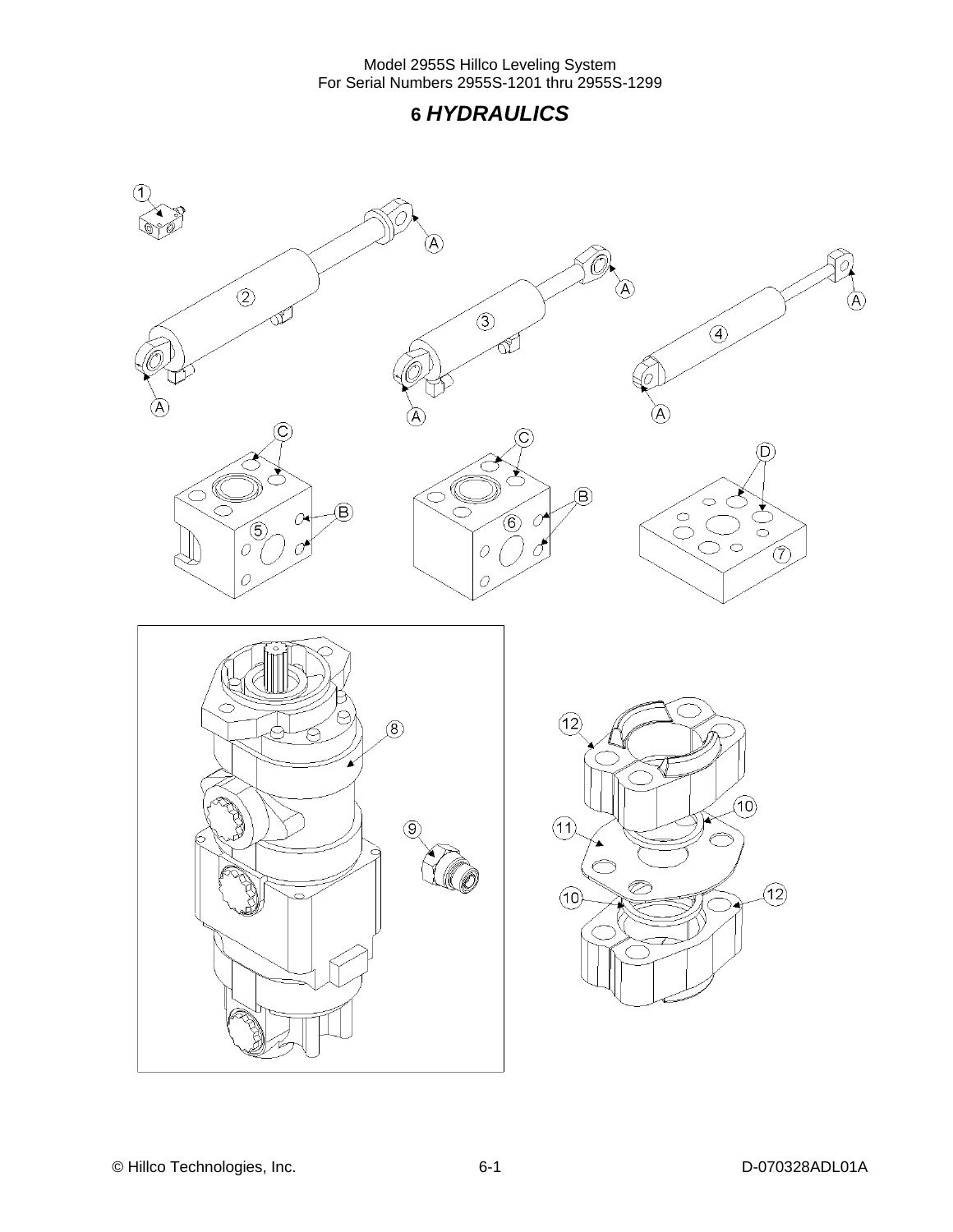|                        | <b>HYDRAULIC COMPONENTS AND FASTENERS</b> |                |                                                           |                                                 |  |  |  |
|------------------------|-------------------------------------------|----------------|-----------------------------------------------------------|-------------------------------------------------|--|--|--|
| REF.                   | PART NO.                                  | QTY.           | <b>PART NAME</b>                                          | <b>NOTES</b>                                    |  |  |  |
| $\mathbf{1}$           | HC-138901                                 | 2              | <b>VALVE, COUNTER BALANCE</b>                             |                                                 |  |  |  |
|                        | HC-139161                                 | $\overline{2}$ | CARTRIDGE, COUNTERBALANCE                                 |                                                 |  |  |  |
| $\ddot{\phantom{a}}$   |                                           |                | VALVE                                                     |                                                 |  |  |  |
|                        | HC-139171                                 | $\overline{2}$ | BODY, COUNTERBALANCE VALVE                                |                                                 |  |  |  |
| <b>NS</b>              | HC-140361                                 | $\overline{2}$ | SEAL KIT, COUNTERBALACE VALVE                             |                                                 |  |  |  |
| $\overline{2}$         | HC-140312                                 | $\overline{c}$ | <b>CYLINDER, MAIN LEVELING</b>                            |                                                 |  |  |  |
| <b>NS</b>              | HC-142451                                 | $\overline{2}$ | SEAL KIT, MAIN LEVELING CYLINDER                          |                                                 |  |  |  |
| 3                      | HC-140341                                 | 1              | <b>CYLINDER, MASTER</b>                                   |                                                 |  |  |  |
| <b>NS</b>              | HC-134201                                 | $\mathbf{1}$   | SEAL KIT, MASTER CYLINDER                                 |                                                 |  |  |  |
| 4                      | HC-138581                                 | $\mathbf{1}$   | CYLINDER, SLAVE                                           |                                                 |  |  |  |
| $\overline{\text{NS}}$ | HC-141281                                 | 1              | <b>SEAL KIT, SLVE CYLINDER</b>                            |                                                 |  |  |  |
| 5                      | LM-261081                                 | $\mathbf{1}$   | HM BLOCK, CODE 62 90°                                     | MOUNTS TO BOTTOM PORT ON<br><b>HYDRO MOTOR</b>  |  |  |  |
| 6                      | HC-143361                                 | $\mathbf{1}$   | CODE 62/CODE 62 ELBOW                                     | MOUNTS TO BOTTOM PORT ON<br><b>HYDRO MOTOR</b>  |  |  |  |
| $\overline{7}$         | HC-143371                                 | $\mathbf 1$    | CODE 62 90° ROTATIONAL ADAPTER                            | MOUNTS TO BOTTOM PORT ON<br><b>HYDRO MOTOR</b>  |  |  |  |
| 8                      | HC-143101                                 | $\mathbf{1}$   | HYDRAULIC PUMP, HILLMASTER,<br><b>TRIPLE M</b>            | JD PART NUMBER AH212540                         |  |  |  |
| 9                      | LA-263651                                 | $\mathbf{1}$   | HM ORIFICE ASM, PUMP ASM                                  |                                                 |  |  |  |
| A                      | F-SSS-04F04                               | 8              | SET SCREW, 1/4-28 X 1/4                                   | ALL CYLINDERS                                   |  |  |  |
| B                      | F-HC8-07C24                               | 8              | HC8 7/16-14 X 1-1/2                                       | CODE 62 SPLT FLANGE                             |  |  |  |
| C                      | F-HC8-07C52                               | 8              | HC8 7/16-14 X 3-1/4                                       | THESE FASTENERS COME WITH<br><b>ELBOWS</b>      |  |  |  |
| $\mathsf{C}$           | F-LWH-07                                  | 8              | LW 7/16 HD                                                | THESE FASTENERS COME WITH<br><b>ELBOWS</b>      |  |  |  |
| D                      | F-SHC-07C20                               | 4              | SHCS 7/16-14 X 1-1/4                                      | THESE FASTENERS COME WITH<br>ROTATIONAL ADAPTER |  |  |  |
| D                      | F-LWHC-07                                 | 4              | LW 7/16 HD HIGH COLLAR                                    | THESE FASTENERS COME WITH<br>ROTATIONAL ADAPTER |  |  |  |
|                        |                                           |                |                                                           |                                                 |  |  |  |
|                        |                                           |                | CODE 62 SPLIT FLANGE CONNECTOR KIT ASSEMBLY AND FASTENERS |                                                 |  |  |  |
| <b>ASM</b>             | HC-101843                                 | $\overline{2}$ | CODE 62 SLT FLNG CONNECTOR KIT<br>WITH O-RINGS            | FWD AND REVERSE PROPULSION<br><b>HOSES</b>      |  |  |  |
|                        | ONE HC-101843 KIT INCLUDES:               |                |                                                           |                                                 |  |  |  |
| 10                     | HC-134911                                 | 3              | O-RING, CODE 62 CONNECTOR                                 |                                                 |  |  |  |
| 11                     | HC-137891                                 | $\mathbf{1}$   | PLATE, CODE 62                                            |                                                 |  |  |  |
| 12                     | HC-137901                                 | $\overline{2}$ | CODE 62, #16 SPLIT FLANGE KIT (PAIR)                      |                                                 |  |  |  |
| <b>NS</b>              | F-HC8-07C44                               | 4              | HC8 7/16 X 2-3/4                                          |                                                 |  |  |  |
| $\overline{\text{NS}}$ | F-HN8-07C                                 | $\overline{4}$ | HN8 7/16-14                                               |                                                 |  |  |  |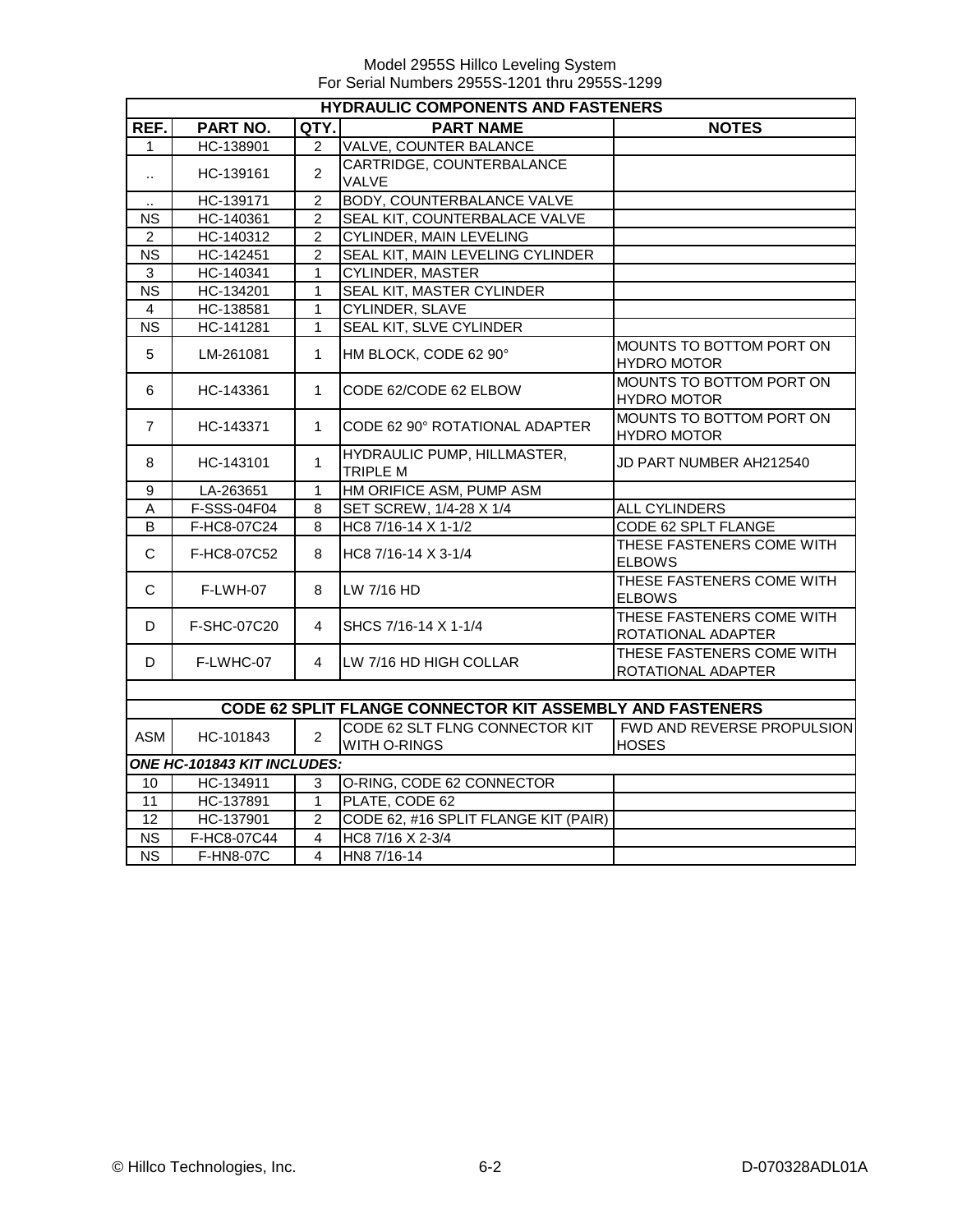Model 2955S Hillco Leveling System For Serial Numbers 2955S-1201 thru 2955S-1299 *HYDRAULIC LEVELING MANIFOLD* 

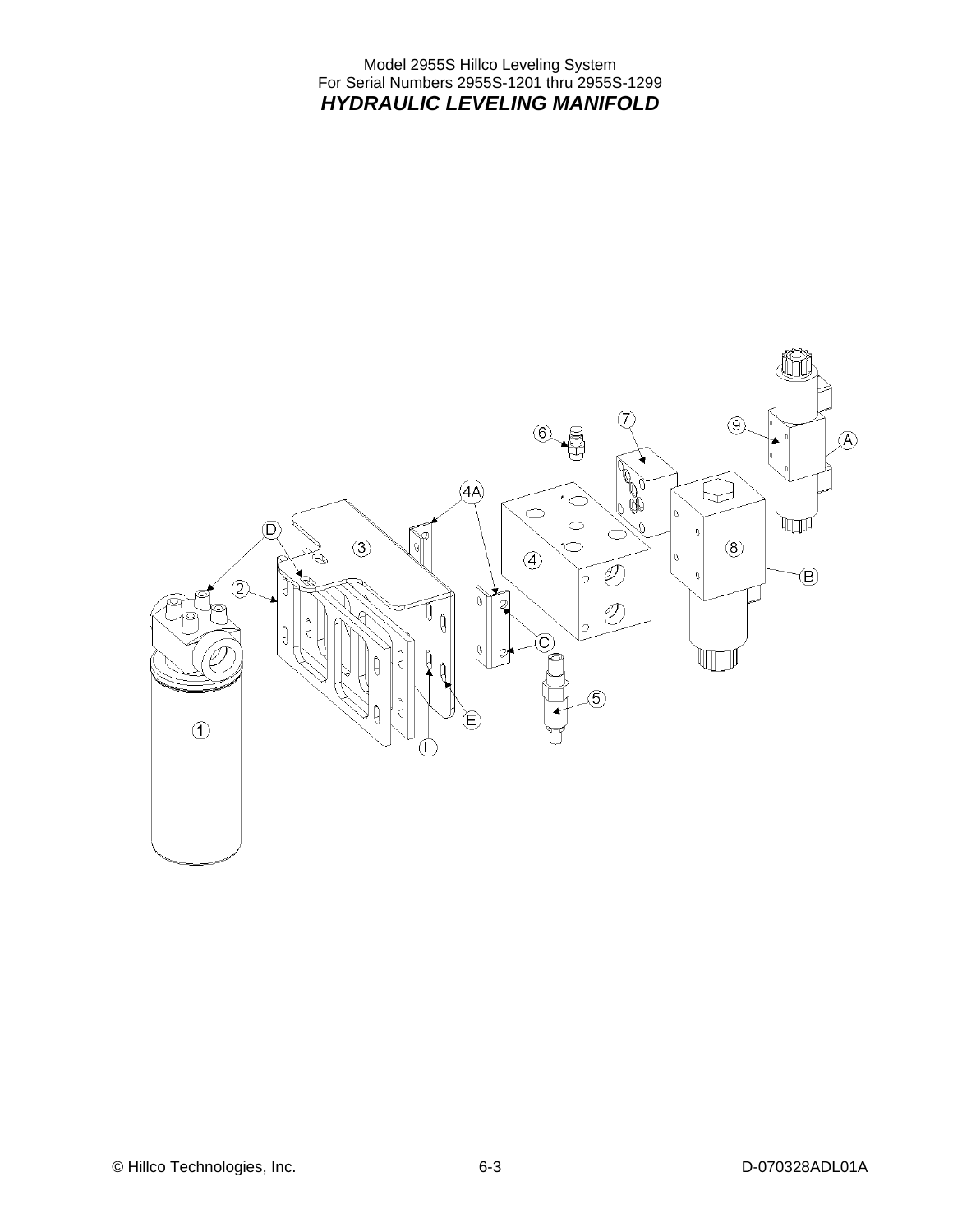|                | <b>LEVELING MANIFOLD COMPONENTS</b>   |                          |                                                                                           |                                                     |  |  |  |
|----------------|---------------------------------------|--------------------------|-------------------------------------------------------------------------------------------|-----------------------------------------------------|--|--|--|
| REF.           | PART NO.                              | QTY.                     | <b>PART NAME</b>                                                                          | <b>NOTES</b>                                        |  |  |  |
|                |                                       |                          | FOR COMBINES WHICH FALL WITHIN THE FOLLOWING SRIAL NUMBER BREAKS: 9560STS (705401-715300) |                                                     |  |  |  |
| ASM            | LA-263361                             | $\mathbf{1}$             | HM ASM, MANIFOLD/FILTER                                                                   |                                                     |  |  |  |
|                |                                       |                          | FOR COMBINES WHICH FALL WITHIN THE FOLLOWING SRIAL NUMBER BREAKS: 9560 STS (715301-       |                                                     |  |  |  |
| ASM            | LA-263691                             | $\mathbf{1}$             | HM ASM, MANIFOLD/FILTER                                                                   |                                                     |  |  |  |
|                | <b>FOR ALL COMBINES</b>               |                          |                                                                                           |                                                     |  |  |  |
| 1              | HC-143441                             | $\mathbf{1}$             | FILTER ASM, OIL                                                                           | RETURN LINE TO TANK                                 |  |  |  |
| $\overline{2}$ | LP-263321                             | $\overline{2}$           | PLATE, BACKING                                                                            |                                                     |  |  |  |
| $\overline{3}$ | LP-263311                             | $\mathbf{1}$             | HM PLT, MANIFOLD MNT                                                                      |                                                     |  |  |  |
| <b>ASM</b>     | LA-263261                             | $\mathbf{1}$             | MANIFOLD, LEVELING                                                                        |                                                     |  |  |  |
|                | ONE LA-263261 INCLDUED THE FOLLOWING: |                          |                                                                                           |                                                     |  |  |  |
| $\overline{4}$ | HC-143981                             | $\mathbf{1}$             | DO5 MANIFOLD, 2-STATION W/ RELIEF<br><b>CAVITY</b>                                        |                                                     |  |  |  |
| 4A             |                                       | 2                        | <b>BRACKETS, MANIFOLD</b>                                                                 | INCLUDED WITH HC-143981                             |  |  |  |
| 5              | HC-142991                             | $\mathbf{1}$             | CARTRIDGE, PRESSURE RELIEF                                                                | MANIFOLD AND DUAL RELIEF HOUSING                    |  |  |  |
| 6              | HC-143991                             | $\mathbf{1}$             | HYDRAULIC QUICK-CONNECT COUPLER JJD PART NUMBER AH125760                                  |                                                     |  |  |  |
| $\overline{7}$ | HC-143001                             | $\mathbf{1}$             | ADAPTER, D03/D05 VALVE                                                                    | LEVELING AND TRIM SECTIONS OF MAN                   |  |  |  |
| 8              | HC-143071                             | $\mathbf{1}$             | VALVE, D05 SOFT SHIFT DUMP                                                                | <b>MIDDLE STATION ON MANIFOLD</b>                   |  |  |  |
| 9              | HC-140411                             | 1                        | VALVE, DIRECTIONAL CONTROL,<br><b>PROPORTIONAL</b>                                        | LEVELING PORTION OF MANIFOLD                        |  |  |  |
|                |                                       |                          |                                                                                           |                                                     |  |  |  |
|                |                                       |                          | <b>LEVELING MANIFOLD FASTENERS</b>                                                        |                                                     |  |  |  |
| REF.           | PART NO.                              | QTY.                     | <b>PART NAME</b>                                                                          | <b>NOTES</b>                                        |  |  |  |
| A              | F-SHC-#10C32                          | $\overline{\mathcal{A}}$ | SHCS 10-24 X 2                                                                            | LEVELING SECTION OF MANIFOLD                        |  |  |  |
| A              | F-LW-#10                              | $\overline{4}$           | LW #10                                                                                    | LEVELING SECTION OF MANIFOLD                        |  |  |  |
| B              | F-SHC-04C28                           | $\overline{4}$           | SHCS 1/4-20 X 1-3/4                                                                       | DUMP VALVE ON MANIFOLD                              |  |  |  |
| $\mathsf{C}$   | F-HCF-05C08                           | 8                        | FLHC 5/16-18 X1/2                                                                         | MANIFOLD TO MANIFOLD MOUNT                          |  |  |  |
| D              | F-HCF-10M020E                         | $\mathfrak{p}$           | FLHC-10.9 M10 X 1.50 X 20                                                                 | FILTER HOUSING TO MOUNTING<br><b>BRACKET</b>        |  |  |  |
| E.             | F-HCF-08M035E                         | $\overline{4}$           | FLHC-10.9 M8 X 1.25 X 35                                                                  | <b>MOUNTING BRACKET TO CHASSIS</b>                  |  |  |  |
| E              | F-HNF-8ME                             | $\overline{4}$           | FLHN-10.9 M8X1.25                                                                         | <b>MOUNTING BRACKET TO CHASSIS</b>                  |  |  |  |
| F              | F-HNF-05F                             | $\overline{4}$           | FLHC 5/16-18                                                                              | <b>MANIFOLD MOUNT TO MOUNTING</b><br><b>BRACKET</b> |  |  |  |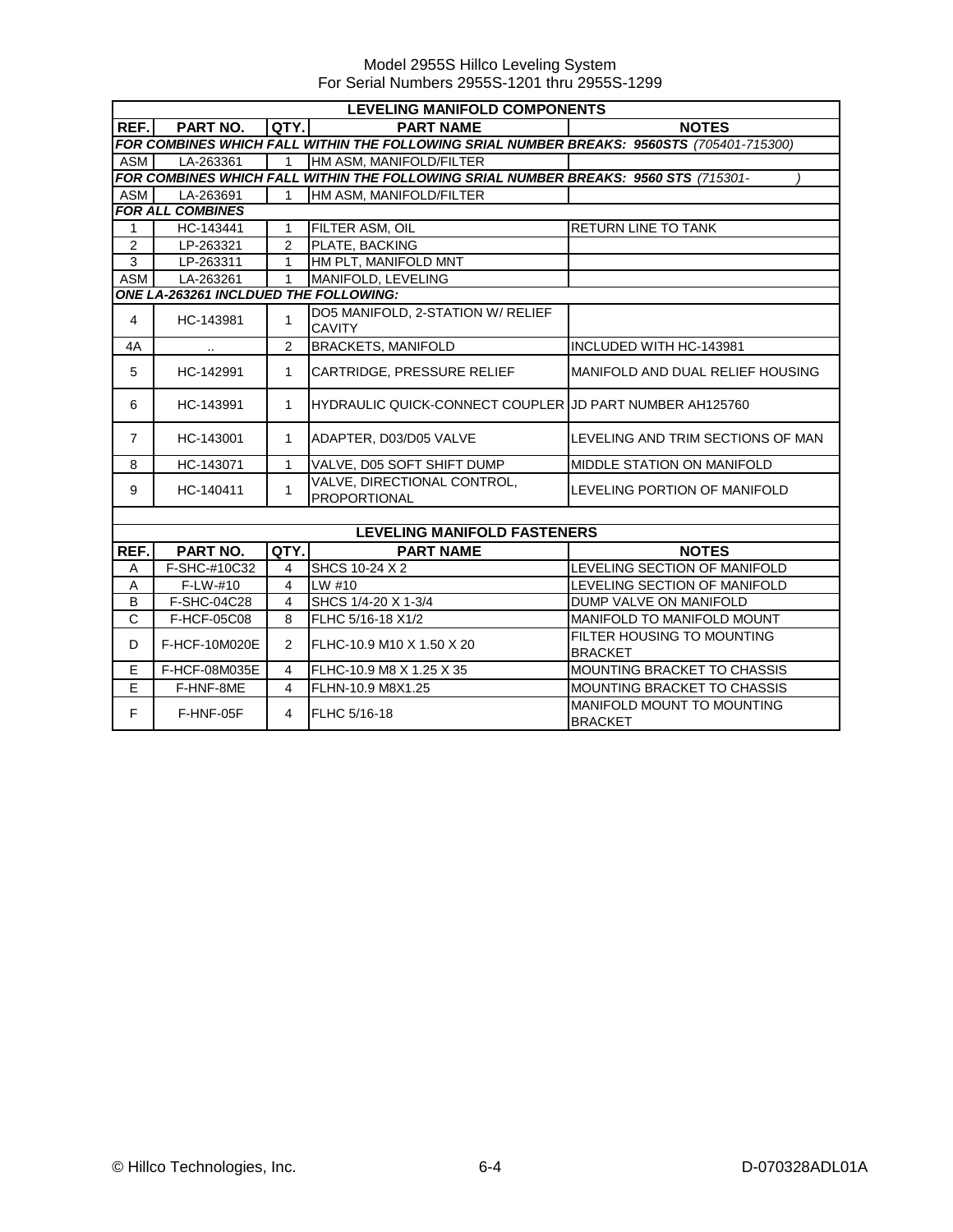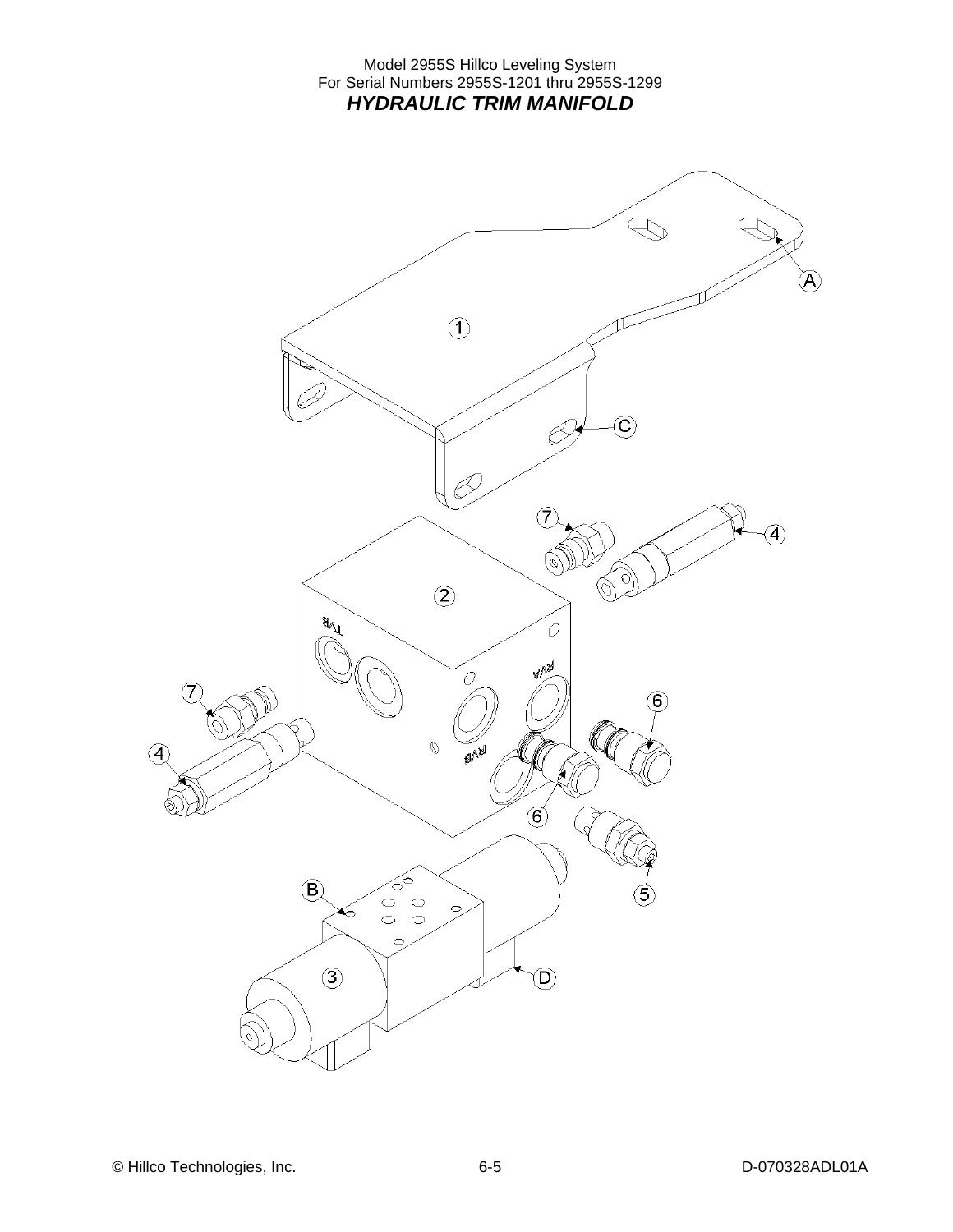|                | TRIM MANIFOLD COMPONENTS                                          |                |                                                                   |                                  |  |  |
|----------------|-------------------------------------------------------------------|----------------|-------------------------------------------------------------------|----------------------------------|--|--|
| REF.           | <b>PART NO.</b>                                                   | QTY.           | <b>PART NAME</b>                                                  | <b>NOTES</b>                     |  |  |
|                | FOR COMBINES WHICH FALL WITHIN THE FOLLOWING SRIAL NUMBER BREAKS: |                |                                                                   |                                  |  |  |
|                | 9560STS (705401-715300)                                           |                |                                                                   |                                  |  |  |
| ASM            | LA-263721                                                         | $\mathbf{1}$   | MANIFOLD ASM, TRIM                                                |                                  |  |  |
|                |                                                                   |                | FOR COMBINES WHICH FALL WITHIN THE FOLLOWING SRIAL NUMBER BREAKS: |                                  |  |  |
|                | 9560 STS (715301-                                                 |                |                                                                   |                                  |  |  |
| ASM            | LA-263661                                                         | 1              | MANIFOLD ASM, TRIM                                                |                                  |  |  |
|                | <b>FOR ALL COMBINES</b>                                           |                |                                                                   |                                  |  |  |
| 1              | LA-263521                                                         | 1              | HM ASM, MOUNT (TRIM MANIFOLD)                                     |                                  |  |  |
| 2              | HC-145441                                                         | 1              | MANIFOLD, CUSTOM TRIM                                             | <b>TRIM MANIFOLD</b>             |  |  |
| 3              | HC-143011                                                         | 1              | VALVE, DIRECTIONAL CONTROL,<br><b>BANG/BANG</b>                   | TRIM MANIFOLD                    |  |  |
| 4              | HC-145431                                                         | $\mathcal{P}$  | RELIEF, POPPET DIRECT ACTING                                      | TRIM MANIFOLD                    |  |  |
| 5              | HC-145501                                                         | 1              | VALVE, NEEDLE                                                     | TRIM MANIFOLD                    |  |  |
| 6              | HC-145511                                                         | $\mathcal{P}$  | PILOT OPERATED CHECK                                              | TRIM MANIFOLD                    |  |  |
| $\overline{7}$ | HC-143991                                                         | $\overline{2}$ | <b>HYDRAULIC QUICK-CONNECT</b><br>COUPLER AH125760                | TRIM MANIFOLD                    |  |  |
|                |                                                                   |                |                                                                   |                                  |  |  |
|                |                                                                   |                | <b>TRIM MANIFOLD FASTENERS</b>                                    |                                  |  |  |
| REF.           | PART NO.                                                          | QTY.           | <b>PART NAME</b>                                                  | <b>WHERE USED</b>                |  |  |
| A              | F-HCF-10M030E                                                     | $\overline{2}$ | FLHC 10.9 M10 X 1.50 X 30 PLT                                     | TRIM MANIFOLD MOUNT              |  |  |
| A              | F-HNF-10ME                                                        | $\overline{2}$ | FLHN-10.9 M10 X 1.50 PLT                                          | TRIM MANIFOLD MOUNT              |  |  |
| B              | F-SHC-#10C32                                                      | 4              | SHCS 10-24 X 2                                                    | VALVE TO MANIFOLD                |  |  |
| B              | F-LW-#10                                                          | 4              | LW #10                                                            | VALVE TO MANIFOLD                |  |  |
| $\overline{C}$ | F-HC5-05C08                                                       | 4              | HC5 5/16-18 X 1/2 FLANGE                                          | <b>MANIFOLD TO MOUNT BRACKET</b> |  |  |
| D              | F-PHM-#6C08                                                       | 4              | PHMS 6-32 X 1/2                                                   | RECEPTACLE PLUG MOUNTING         |  |  |

D F-HNF-#6C | 4 FLHN 6-32 SERR. RECEPTACLE PLUG MOUNTING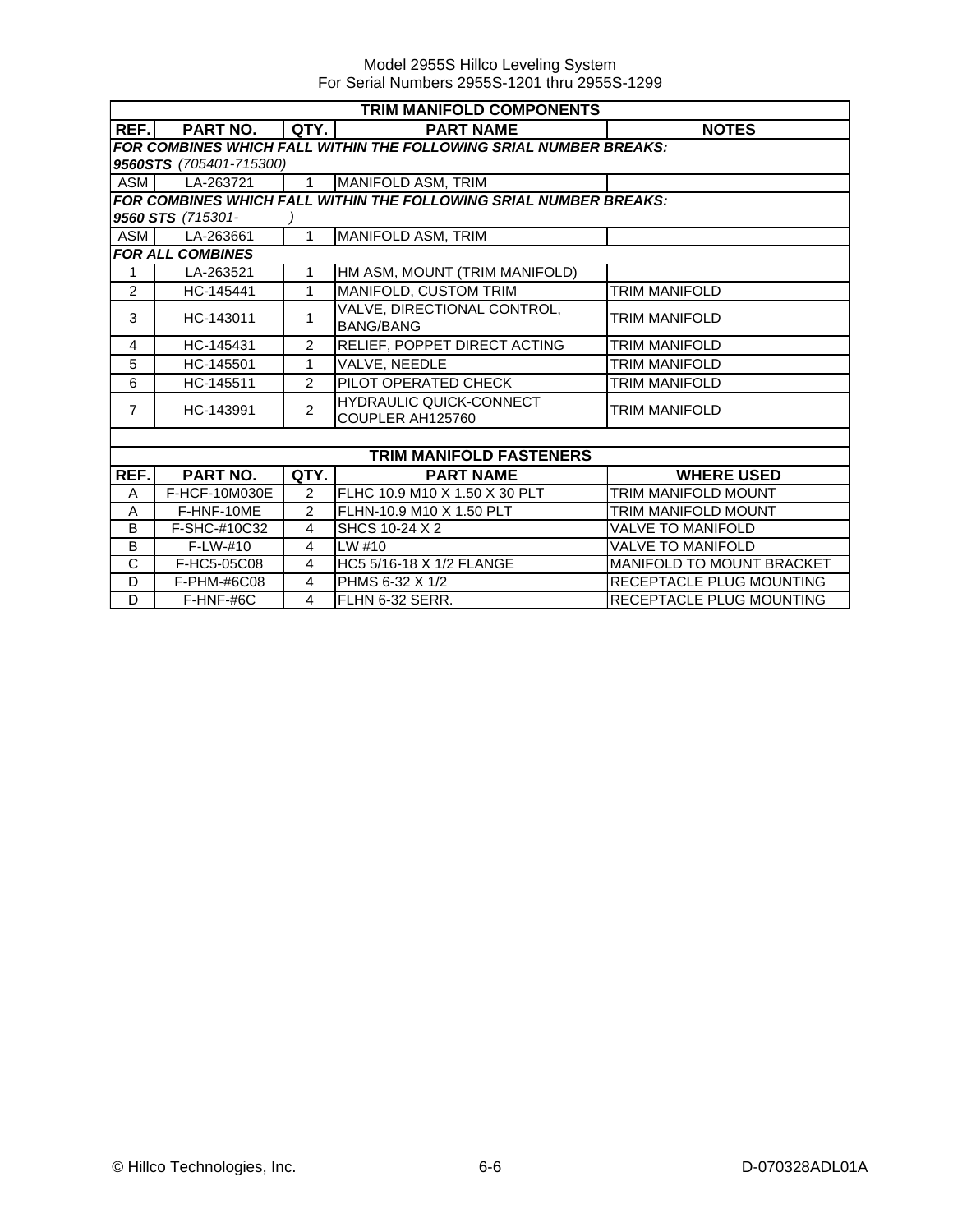#### Model 2955S Hillco Leveling System For Serial Numbers 2955S-1201 thru 2955S-1299 *HYDRAULIC HOSES*

|           | <b>REF.</b> PART NO. QTY.        |                | <b>PART NAME</b>                                                              | <b>WHERE USED</b>                                          |  |  |  |  |
|-----------|----------------------------------|----------------|-------------------------------------------------------------------------------|------------------------------------------------------------|--|--|--|--|
|           | <b>LEVELING HOSES</b>            |                |                                                                               |                                                            |  |  |  |  |
| <b>NS</b> | LA-141081                        | $\overline{2}$ | 3/8" 100R2 31" #6 FORS X #6 FORS                                              | LEFT OR RIGHT POCV#2 TO RIGHT/LEFT<br><b>ROD FRONT</b>     |  |  |  |  |
| <b>NS</b> | LA-141093                        | $\overline{2}$ | 1/4" 100R2 5-7/8" #6 FORS X #6 FORS 90° LEFT POCV #3 TO LEFT ROD FRONT        |                                                            |  |  |  |  |
| <b>NS</b> | LA-256541                        | $\mathbf{1}$   | 1/2" 100R2 252" #8 FORS X #6 FORS                                             | "A" PORT TO ROD END                                        |  |  |  |  |
| <b>NS</b> | LA-256551                        | 1              | 1/2" 100R2 252" #8 FORS X #6 FORS 90°                                         | "B" PORT TO MAIN LEV BASE                                  |  |  |  |  |
|           | <b>PUMP &amp; MANIFOLD HOSES</b> |                |                                                                               |                                                            |  |  |  |  |
| <b>NS</b> | LA-256531                        | 1              | 3/4 100R12 46" #10 FORS 90° X #12 FORS PUMP TO "P" PORT                       |                                                            |  |  |  |  |
| <b>NS</b> | LA-143681                        | $\mathbf{1}$   | 1" 100R16 (1M2T) 42" #16 FORS X #16<br><b>FORS</b>                            | <b>SUCTION HOSE</b>                                        |  |  |  |  |
| <b>NS</b> | LA-256562                        | 1              | 3/4" 100R1 30" #12 FORS X #12 FORS 45°                                        | "T" PORT TO FILTER INLET                                   |  |  |  |  |
|           |                                  |                | <b>HYDROSTAT HOSES</b>                                                        |                                                            |  |  |  |  |
|           |                                  |                | 1 100R15 73-1/2" CODE 62 SPLT FLNG                                            |                                                            |  |  |  |  |
| <b>NS</b> | LA-141502                        | $\overline{2}$ | 90° SHORT DROP X CODE 62 SPLT FLNG HYDROSTAT FRONT & REAR HOSES<br><b>STR</b> |                                                            |  |  |  |  |
| <b>NS</b> | LA-143551                        | 1              | 3/4 100R1 HOSE 70" #12 MORS X #12<br><b>FORS</b>                              | HYDRO MOTOR CASE DRAIN                                     |  |  |  |  |
| <b>NS</b> | HC-101843                        | $\overline{2}$ | CODE 62 SLT FLNG CONNECTOR KIT<br>WITH O-RINGS                                |                                                            |  |  |  |  |
|           |                                  |                | <b>GREASE HOSES</b>                                                           |                                                            |  |  |  |  |
| <b>NS</b> | LA-141131                        | $\mathbf{1}$   | 3/16 R1 GREASE HOSE 53"<br>1/8 MPT X 1/8 MPT                                  | RH MAIN BASE EO BH#2                                       |  |  |  |  |
| <b>NS</b> | LA-141141                        | $\mathbf{1}$   | 3/16 R1 GREASE HOSE 50-1/2"<br>1/8 MPT X 1/8 MPT                              | MAIN PVT TO BH #1                                          |  |  |  |  |
| <b>NS</b> | LA-141152                        | $\mathbf 1$    | 3/16 R1 GREASE HOSE 66"<br>1/8 MPT X 1/8 MPT                                  | LH MAIN BASE TO BH #3                                      |  |  |  |  |
|           | <b>BRAKE HOSES</b>               |                |                                                                               |                                                            |  |  |  |  |
| <b>NS</b> | LA-130371                        | $\overline{2}$ | #4 TITE FLEX 31" #4 FORS X #4 MORS                                            |                                                            |  |  |  |  |
| <b>NS</b> | HA-133131                        | $\overline{2}$ | <b>TEFLON O-RING</b><br><b>HEADER LIFT CYLINDER HOSES</b>                     |                                                            |  |  |  |  |
|           |                                  |                |                                                                               |                                                            |  |  |  |  |
| <b>NS</b> | LA-143801                        | $\mathbf{1}$   | 1/2" 100R2 HOSE 38" #8 FORS X #8 FORS HEADER LIFT CYLINDERS                   |                                                            |  |  |  |  |
|           |                                  |                | <b>TRIM HOSES</b>                                                             |                                                            |  |  |  |  |
| <b>NS</b> | LA-141102                        | $\mathbf{1}$   | 1/4" 100R2 94" #4 FORS X #4 FORS                                              | MASTER BASE TO TEE THAT CONNECTS<br>TO HOSE LA-139132      |  |  |  |  |
| <b>NS</b> | LA-141102                        | 1              | 1/4" 100R2 94" #4 FORS X #4 FORS                                              | MASTER ROD TO TEE THAT CONNECTS<br>TO HOSE LA-139122       |  |  |  |  |
| <b>NS</b> | LA-139113                        | 1              | 1/4" 100R2 54" #4 FORS X #4 FORS                                              | TRIM PORT "A" TO TEE CONNECTED TO<br><b>HOSE LA-143481</b> |  |  |  |  |
| <b>NS</b> | LA-139113                        | 1              | 1/4" 100R2 54" #4 FORS X #4 FORS                                              | TRIM PORT "B" TO TEE CONNECTED TO<br><b>HOSE LA-143471</b> |  |  |  |  |
| NS.       | LA-139122                        | 1              | 1/4" 100R2 233" #4 FORS X #4 FORS                                             | SLAVE ROD TO TEE CONNECTED TO<br><b>HOSE LA-143481</b>     |  |  |  |  |
| <b>NS</b> | LA-139132                        | 1              | 1/4" 100R2 245" #4 FORS X #4 FORS                                             | SLAVE BASE TO TEE CONNECTED TO<br><b>HOSE LA-143471</b>    |  |  |  |  |
| <b>NS</b> | LA-263411                        | 2              | 1/4" 100R2 55" #4 FORS X #4 FORS 90°                                          | HK TO "P" & "T" PORTS TRIM MANIFOLD                        |  |  |  |  |
|           |                                  |                | FOR 9560 STS COMBINES WITH SERIAL NUMBERS (<br>-715300)                       |                                                            |  |  |  |  |
| <b>NS</b> | LA-143831                        | 1              | 1/2" 100R2 HOSE 25" #8 FORS X #10<br>FORS 90°                                 | PRIORITY VALVE #3 TO Z STACK VALVE                         |  |  |  |  |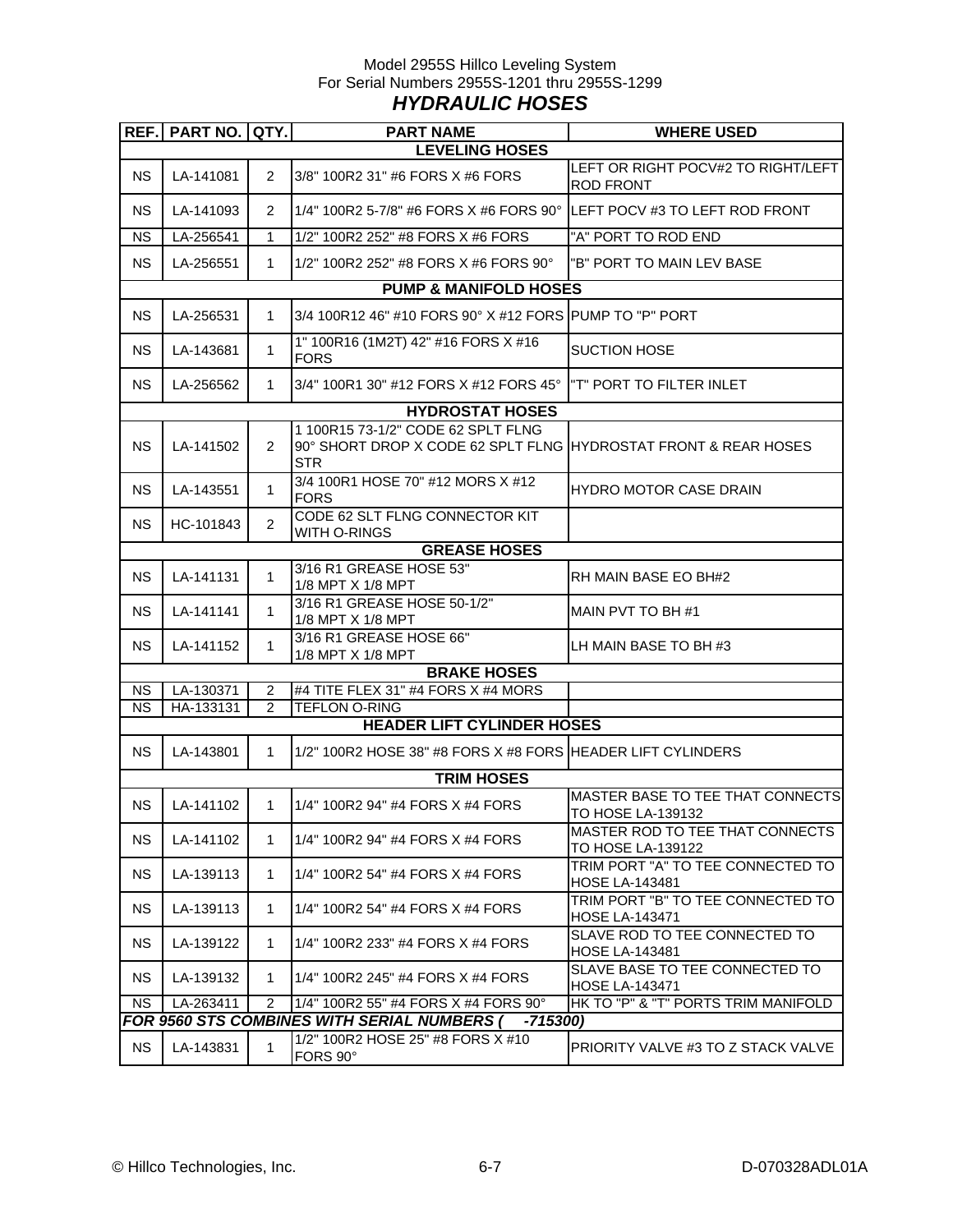#### Model 2955S Hillco Leveling System For Serial Numbers 2955S-1201 thru 2955S-1299 *HYDRAULIC ADAPTERS*

| REF.      | PART NO.                                                                 | QTY.           | <b>PART NAME</b>                                                                    | <b>WHERE USED</b>                                |  |  |  |  |  |  |
|-----------|--------------------------------------------------------------------------|----------------|-------------------------------------------------------------------------------------|--------------------------------------------------|--|--|--|--|--|--|
|           | <b>MAIN CYLINDER ADAPTERS</b>                                            |                |                                                                                     |                                                  |  |  |  |  |  |  |
| <b>NS</b> | HA-L-6FF6MF                                                              | 3              | #6 FORS X #6 MORS 90°                                                               | LEFT AND RIGHT LEV CYL ROD                       |  |  |  |  |  |  |
| <b>NS</b> | HA-K-6MF6MO                                                              | 2              | #6 MORB X #6 MORS BRANCH TEE                                                        | LEFT AND RIGHT LEV CYL ROD                       |  |  |  |  |  |  |
| <b>NS</b> | HA-M-6FF6MF                                                              | 2              | #6 FORS X #6 MORS SWIVEL NUT RUN<br><b>TEE</b>                                      | LEFT MAIN LEV CYL ROD/ LEFT POCV #2              |  |  |  |  |  |  |
| <b>NS</b> | HA-L-6MF6MO                                                              | 4              | #6 MORS X #6 MORB 90°                                                               | POCV #2,#3 LEFT & RIGHT                          |  |  |  |  |  |  |
| <b>NS</b> | HA-L-6MO6MO                                                              | $\overline{c}$ | #6 MORB X #6 MORB 90°                                                               | POCV #1 LEFT AND RIGHT LEV CYL BASE              |  |  |  |  |  |  |
| <b>NS</b> | HA-L-6FF6MF                                                              | 1              | #6 MORS X #6 FORS 90°                                                               | RIGHT LOWER POCV #2                              |  |  |  |  |  |  |
|           | <b>MASTER AND SLAVE CYLINDER ADAPTERS</b>                                |                |                                                                                     |                                                  |  |  |  |  |  |  |
| <b>NS</b> | HA-L-4MF6MO                                                              | 2              | #4 MORS X #6 MORB 90°                                                               | MASTER CYLINDER ROD AND BASE                     |  |  |  |  |  |  |
| <b>NS</b> | HA-L-4MF6MO                                                              | $\overline{2}$ | #4 MORS X #6 MORB 90 $^{\circ}$                                                     | SLAVE CYLINDER ROD AND BASE                      |  |  |  |  |  |  |
| NS.       | HA-Y-4MF4MF                                                              | 2              | #4 MORS UNION TEE                                                                   | WHERE SLAVE AND MASTER LINES JOIN                |  |  |  |  |  |  |
|           |                                                                          |                | <b>HEADER LIFT CYLINDER ADAPTERS</b>                                                |                                                  |  |  |  |  |  |  |
| <b>NS</b> | HA-Q-8FF8MF                                                              | 1              | #8 ORS STRAIGHT THREAD BRANCH<br><b>TEE</b>                                         | LEFT HEADER LIFT CYLINDER                        |  |  |  |  |  |  |
| <b>NS</b> | HA-L-8MF8MO                                                              | 1              | #8 MORB $X$ #8 MORS 90 $^{\circ}$                                                   | <b>RIGHT HEADER LIFT CYLINDER</b>                |  |  |  |  |  |  |
|           |                                                                          |                | <b>GREASE FITTING ADAPTERS</b>                                                      |                                                  |  |  |  |  |  |  |
|           |                                                                          |                | 1/8" NPSM X 1/8" FPT BULKHEAD                                                       |                                                  |  |  |  |  |  |  |
| <b>NS</b> | HA-S-2FP2MN                                                              | 3              | <b>CONNECTOR</b>                                                                    | GREASE BULKHEAD MOUNT                            |  |  |  |  |  |  |
| <b>NS</b> | HA-NJ-2FN                                                                | 3              | 1/8" NPSM BULKHEAD LOCKNUT                                                          | <b>BULKHEAD CONNECTOR</b>                        |  |  |  |  |  |  |
| <b>NS</b> | HC-138011                                                                | 3              | 1/4-28 STRAIGHT ZERK                                                                | <b>ALL GREASE LINES</b>                          |  |  |  |  |  |  |
| <b>NS</b> | HA-L-2FP2MP                                                              | $\mathbf 1$    | 1/8 NPT 90 STREET EL                                                                | <b>MAIN PIVOT PIN</b>                            |  |  |  |  |  |  |
| <b>NS</b> | HC-135771                                                                | $\overline{2}$ | 1/4-28 MALE X 1/8 FPT 90°                                                           | MASTER AND MAIN LEV CYL BASE                     |  |  |  |  |  |  |
|           |                                                                          |                | <b>RESERVOIR ADAPTERS</b>                                                           |                                                  |  |  |  |  |  |  |
| NS.       | HA-L-16MF16MO                                                            | 1              | #16 MORB X #16 MORS 90°                                                             | <b>SUCTION PORT</b>                              |  |  |  |  |  |  |
| <b>NS</b> | HA-M-16FF16MF                                                            | $\mathbf{1}$   | #16 FORS X #16 MORS SWIVEL NUT<br><b>RUN TEE</b>                                    | <b>SUCTION PORT</b>                              |  |  |  |  |  |  |
|           |                                                                          |                | <b>TRIM ADAPTERS</b>                                                                |                                                  |  |  |  |  |  |  |
| <b>NS</b> | HA-S-4MF4MO                                                              | 1              | #4 MORB X #4 MORS STR                                                               | PRESSURE HIC                                     |  |  |  |  |  |  |
| <b>NS</b> | HA-L-4MF4MO                                                              | $\mathbf{1}$   | #4 MORB X #4 MORS 90°                                                               | <b>RETURN HIC</b>                                |  |  |  |  |  |  |
| <b>NS</b> | "P" & "T" PORTS OF TRIM<br>HA-S-8FF4MF<br>2<br>#8 FORS X #4 MORS REDUCER |                |                                                                                     |                                                  |  |  |  |  |  |  |
|           | <b>TRIM MANIFOLD ADAPTERS</b>                                            |                |                                                                                     |                                                  |  |  |  |  |  |  |
| <b>NS</b> | HA-L-4MF4MO                                                              | 2              | #4 MORB X #4 MORS 90°                                                               | "A" AND "B" PORTS TRIM MANIFOLD                  |  |  |  |  |  |  |
| <b>NS</b> | HA-S-8MF8MO                                                              | $\mathfrak{p}$ | #8 MORB X #8 MORS STRIAGHT                                                          | "P" AND "T" PORTS TRIM MANIFOLD                  |  |  |  |  |  |  |
|           |                                                                          |                | <b>PUMP ADAPTERS</b>                                                                |                                                  |  |  |  |  |  |  |
| <b>NS</b> | HA-S-16MF16MO                                                            | 1              | #16 MORB X #16 MORS STR                                                             | <b>MIDDLE PUMP SUCTION PORT</b>                  |  |  |  |  |  |  |
| <b>NS</b> | HA-M-10MF10MO                                                            | $\mathbf{1}$   |                                                                                     | <b>PRESSURE PORT</b>                             |  |  |  |  |  |  |
|           |                                                                          |                | <b>RETURN FILTER HOUSING ADAPTERS</b>                                               |                                                  |  |  |  |  |  |  |
|           | NS HA-L-12MF16MO                                                         | 1              | #16 MORB X #12 MORS 90°                                                             | INI FT PORT ON FILTER HOUSING                    |  |  |  |  |  |  |
| NS.       | HA-L-16MF16MO                                                            | 1              | #16 MORB X #16 MORS 90°                                                             | OUTLET PORT ON FILTER HOUSING                    |  |  |  |  |  |  |
|           |                                                                          |                | <b>MANIFOLD ADAPTERS</b>                                                            |                                                  |  |  |  |  |  |  |
| <b>NS</b> | <b>HA-E-12MO</b>                                                         | 2              | #12 MORB SOCKET HEAD PLUG (ZERO-<br>LEAK)                                           | "T" & "P" PORTS                                  |  |  |  |  |  |  |
| <b>NS</b> | HA-L-12MO12MO                                                            | 1              | #12 MORB X #12 MORB 90°                                                             | "P" PORT & #2 PORT ON PRIORITY VALVE             |  |  |  |  |  |  |
| <b>NS</b> | HA-L-12MF12MO                                                            | 1              | #12 MORB X #12 MORS 90°                                                             | "T" PORT                                         |  |  |  |  |  |  |
| <b>NS</b> | HA-L-12MF12MO                                                            | 1              | #12 MORB X #12 MORS 90°                                                             | "P" PORT                                         |  |  |  |  |  |  |
| <b>NS</b> | HA-L-8MF8MO                                                              | 2              | #8 MORB X #8 MORS 90°                                                               | "A" & "B" LEVELING PORTS                         |  |  |  |  |  |  |
| <b>NS</b> | HA-E-8MO                                                                 | $\overline{2}$ | #8 MORB SOCKET HEAD PLUG (ZERO-<br>LEAK)                                            | "A" & "B" PORTS UNDER DUMP VALVE                 |  |  |  |  |  |  |
|           |                                                                          |                | FOR COMBINES WHICH FALL WITHIN THE FOLLOWING SRIAL NUMBER BREAKS: 9560 STS (715301- |                                                  |  |  |  |  |  |  |
|           |                                                                          |                | <b>OPTIONAL ADAPTERS</b>                                                            |                                                  |  |  |  |  |  |  |
| NS.       | HA-E-6MF                                                                 | 1              | #6 MORS PLUG                                                                        | USED IN JD CM HOSES IF COMBINE<br>ALREADY HAS CM |  |  |  |  |  |  |
| <b>NS</b> | HA-E-4MF                                                                 | 1              | #4 MORS PLUG                                                                        | USED IN JD CM HOSES IF COMBINE<br>ALREADY HAS CM |  |  |  |  |  |  |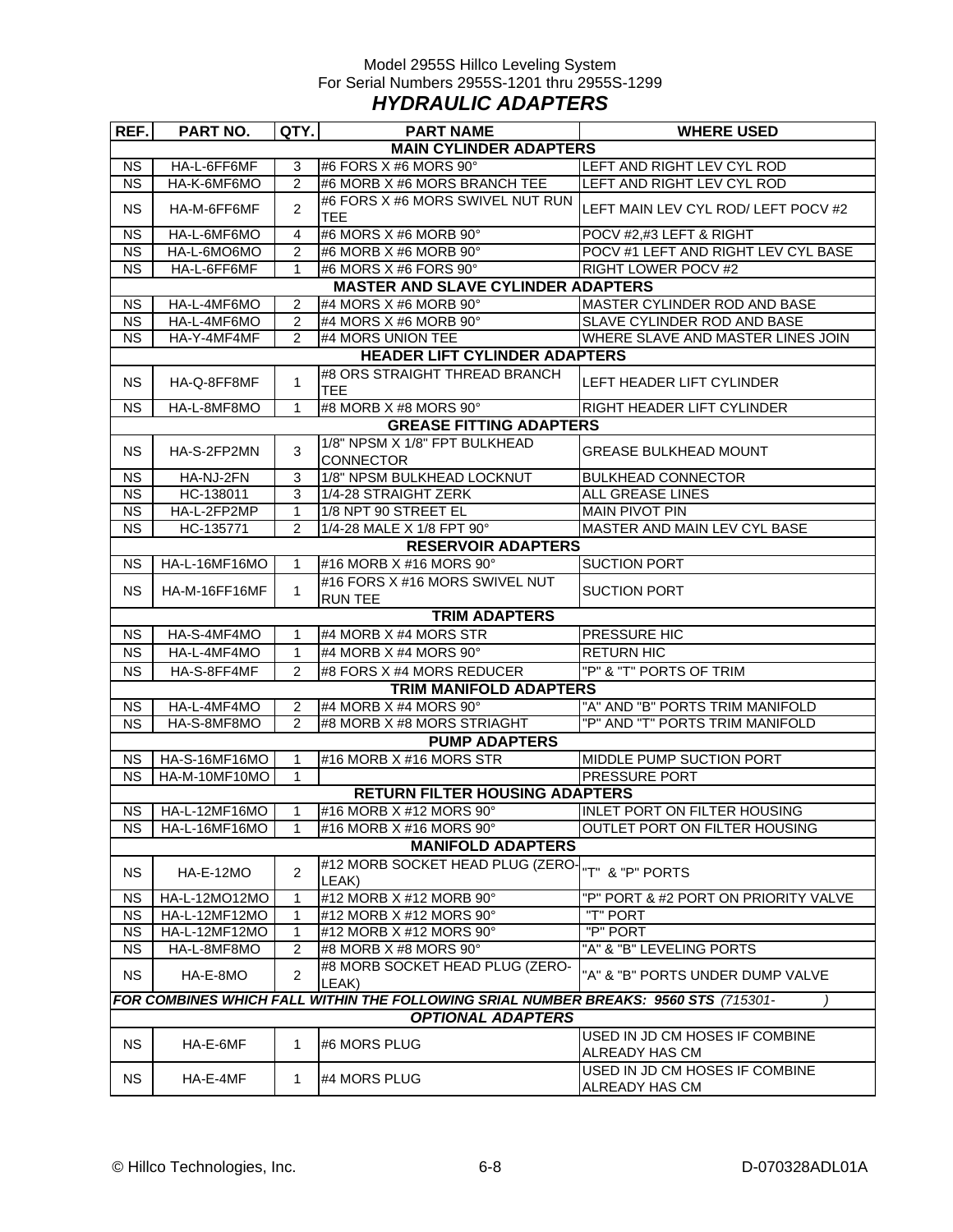# **7** *MISCELLANEOUS*

|                        | <b>DECALS AND LITERATURE</b> |                |                                                                    |                                                       |  |  |  |  |  |
|------------------------|------------------------------|----------------|--------------------------------------------------------------------|-------------------------------------------------------|--|--|--|--|--|
| REF.                   | PART NO.                     | QTY.           | <b>PART NAME</b>                                                   | <b>NOTES</b>                                          |  |  |  |  |  |
| <b>NS</b>              | LL20-100782                  | 1              | CAUTION LEVELING SYSTEM CAB                                        | <b>WINDOW IN CAB</b>                                  |  |  |  |  |  |
| <b>NS</b>              | LL20-100783                  | 4              | DANGER, CRUSHING HAZARD                                            | 4-RIGHT & LEFT UNDERCARRIAGE - FRONT                  |  |  |  |  |  |
|                        |                              |                |                                                                    | & BACK                                                |  |  |  |  |  |
| <b>NS</b>              | LL20-100783                  | $\overline{2}$ | DANGER - CRUSHING HAZARD                                           | ABOVE THE REAR AXLE                                   |  |  |  |  |  |
|                        |                              |                |                                                                    | RIGHT & LEFT UPPER TRANSITION FACE                    |  |  |  |  |  |
| NS.                    | LL20-100784                  | $\overline{2}$ | DANGER, PINCH POINT                                                | PLATE                                                 |  |  |  |  |  |
|                        |                              |                | <b>WARNING ELECTRONIC CRUSHING</b>                                 | 1- UNDERCARRIAGE FRONT;                               |  |  |  |  |  |
| <b>NS</b>              | LL20-100786                  | $\overline{2}$ | HAZARD                                                             | 1- FRONT OF CONTROL BOX                               |  |  |  |  |  |
| NS.                    | LL20-100787                  | $\overline{2}$ | CAUTION - LEVELING SYSTEM HAZARD ION SIDE PANEL BEHIND FRONT TIRES |                                                       |  |  |  |  |  |
| <b>NS</b>              | LL20-100788                  | 1              | DANGER - HYDRAULIC HAZARD                                          | NEAR THE HYDRAULIC MANIFOLD                           |  |  |  |  |  |
| <b>NS</b>              | LL20-100788                  | $\overline{2}$ | DANGER - HYDRAULIC HAZARD                                          | 1- EACH MAIN CYLINDER                                 |  |  |  |  |  |
| <b>NS</b>              | LL-133741                    | $\mathbf{1}$   | LABEL, GREASE 50 HRS                                               | MASTER CYLINDER ROD                                   |  |  |  |  |  |
| <b>NS</b>              | LL-133741                    | 1              | LABEL, GREASE 50 HRS                                               | OC BULKHEAD                                           |  |  |  |  |  |
| <b>NS</b>              | LL-133741                    | $\overline{2}$ | LABEL, GREASE 50 HRS                                               | RIGHT & LEFT MAIN LEV CYL BOTTOM                      |  |  |  |  |  |
| <b>NS</b>              | LL-133741                    | 1              | LABEL, GREASE 50 HRS                                               | <b>MASTER CYLINDER ROD</b>                            |  |  |  |  |  |
| <b>NS</b>              | LL-141301                    | $\overline{c}$ | DECAL, HILLCO SIDEHILL                                             | <b>GULL WING DOORS</b>                                |  |  |  |  |  |
|                        |                              |                |                                                                    | ON SIDE PANEL BEHIND FRONT TIRES                      |  |  |  |  |  |
| <b>NS</b>              | LL-143621                    | $\mathbf{2}$   | DANGER - AVOID CRUSHING INJURY                                     |                                                       |  |  |  |  |  |
| <b>NS</b>              | LA-255971                    | 1              | TAG. SERIAL NUMBER                                                 | REAR OF UNDERCARRIEAGE                                |  |  |  |  |  |
| <b>NS</b>              | D-070328ADL01A               | $\mathbf{1}$   | PARTS MANUAL                                                       |                                                       |  |  |  |  |  |
| <b>NS</b>              | D-040820CLA01C               | $\mathbf{1}$   | <b>OPERATION MANUAL</b>                                            |                                                       |  |  |  |  |  |
| <b>NS</b>              | D-252420LJH01A               | 1              | <b>INSTALLATION MANUAL</b>                                         |                                                       |  |  |  |  |  |
|                        |                              |                |                                                                    |                                                       |  |  |  |  |  |
|                        |                              |                | <b>HOSE CLAMPS AND FASTENERS</b>                                   |                                                       |  |  |  |  |  |
| REF.                   | PART NO.                     | QTY.           | <b>PART NAME</b>                                                   | <b>NOTES</b>                                          |  |  |  |  |  |
| <b>NS</b>              | MC-137521                    | 3              | <b>TANDEM CLAMPING HALVES</b><br><b>BEHRINGER (PAIR)</b>           | <b>HYDROSTAT HOSES</b>                                |  |  |  |  |  |
| <b>NS</b>              | MC-137531                    | 3              | COVER PLATE 5/16" HOLE<br>(BEHRINGER)                              | HYDROSTAT HOSES                                       |  |  |  |  |  |
| <b>NS</b>              | F-HC-08M090F                 | $\overline{c}$ | HC-8.8 M8 X 1.25 X 90                                              | BEHRINGER CLAMP FOR HYDRO HOSES                       |  |  |  |  |  |
| <b>NS</b>              | F-HCF-08M0100F               | $\overline{2}$ | FLHC-8.8 M8 X 1.25 X 100                                           | BEHRINGER CLAMP FOR HYDRO HOSES                       |  |  |  |  |  |
| <b>NS</b>              | F-HC-08M120F                 | $\mathbf{1}$   | HC-8.8 M8 X 1.25 X 120                                             | BEHRINGER CLAMP FOR HYDRO HOSES                       |  |  |  |  |  |
| $\overline{\text{NS}}$ | F-HNF-08ME                   | 5              | FLHN- 10.9 M8 X 1.25                                               | BEHRINGER CLAMP FOR HYDRO HOSES                       |  |  |  |  |  |
| <b>NS</b>              | MC-135631                    | $\overline{2}$ | CLAMP, HOSE 1-1/2 R/C 3/8" HOLE                                    | CLAMP, GREASE LINES/ TRIM HOSES                       |  |  |  |  |  |
| <b>NS</b>              | HC-142061                    | $\mathbf{1}$   | SLEEVE, ABRASION, SHIFT CABLE 36"                                  | HOSE BETWEEN HEADER LIFT CYLINDERS                    |  |  |  |  |  |
| <b>NS</b>              | HC-139221                    | $\overline{2}$ | CLAMP, 1/4" TUBE TANDEM (PAIR)                                     | <b>BRAKE LINES</b>                                    |  |  |  |  |  |
|                        |                              |                | CLAMP, COVER PLATE FOR 1/4" TUBE                                   |                                                       |  |  |  |  |  |
| NS.                    | HC-139231                    | 4              | <b>CLAMP</b>                                                       | <b>BRAKE LINES</b>                                    |  |  |  |  |  |
| <b>NS</b>              | F-HCF-8M050E                 | 2              | FLHC-10.9 M8 X 1.25 X 50                                           | <b>BRAKELINE TANDEM CLAMP</b>                         |  |  |  |  |  |
| <b>NS</b>              | F-HNF-08ME                   | $\overline{2}$ | FLHN-10.9 M8 X 1.25                                                | <b>BRAKELINE TANDEM CLAMP</b>                         |  |  |  |  |  |
| <b>NS</b>              | HC-133541                    | $\mathbf{1}$   | ABRASION SLEEVE, NYLON -- 2.19" ID X<br>32"                        | LEVELING AND TRIM HOSES FROM OC                       |  |  |  |  |  |
| <b>NS</b>              | HC-143601                    | $\mathbf{1}$   | CLAMP, HOSE 1-1/8" R/C 3/8" HOLE                                   | CLAMP TRIM HOSES UNDER FEEDER<br><b>HOUSE</b>         |  |  |  |  |  |
| <b>NS</b>              | HC-143601                    | 2              | CLAMP, HOSE 1-1/8" R/C 3/8" HOLE                                   | <b>CASE DRAIN HOSE</b>                                |  |  |  |  |  |
| <b>NS</b>              | MC-101343                    | $\overline{2}$ | CLAMP, HOSE 2-7/16" R/C 3/8" HOLE                                  | PRESSURE AND RETURN HOSES ABOVE<br><b>HYDRO HOSES</b> |  |  |  |  |  |
| <b>NS</b>              | F-HCF-8M020E                 | $\overline{2}$ | FLHC-10.9 M8 X 1.25 X 20                                           | HOSE CLAMPS FROM MANIFOLD TO OC                       |  |  |  |  |  |
| <b>NS</b>              | F-HNF-8ME                    | $\overline{2}$ | FLHN-10.9 M8 X 1.25                                                | HOSE CLAMPS FROM MANIFOLD TO OC                       |  |  |  |  |  |
| NS.                    | HC-135791                    | 4              | CLAMP, HOSE 7/8" R/C 3/8" HOLE                                     | SHIFTING CABLE & HDR LIFT CYL HOSE                    |  |  |  |  |  |
| <b>NS</b>              | HC-143581                    | $\mathbf{1}$   | ABRASION SLEEVE, NYLON -- 1.22" ID X<br>24"                        | MSTR CYL HOSES ON OC RIGHT SIDE                       |  |  |  |  |  |
| <b>NS</b>              | HC-143581                    | $\mathbf{1}$   | ABRASION SLEEVE, NYLON 1.22" ID X<br>24"                           | SLAVE CYLINDER HOSES THRU FEEDER<br>PIVOT AREA        |  |  |  |  |  |
| <b>NS</b>              | HC-143701                    | $\mathbf{1}$   | ABRASION SLEEVE, NYLON 1.22" ID X<br>36"                           | ON TRIM HOSES NEAR SLAVE CYLINDER                     |  |  |  |  |  |

© Hillco Technologies, Inc. 2008 2010 7-1 2009 7-1 D-070328ADL01A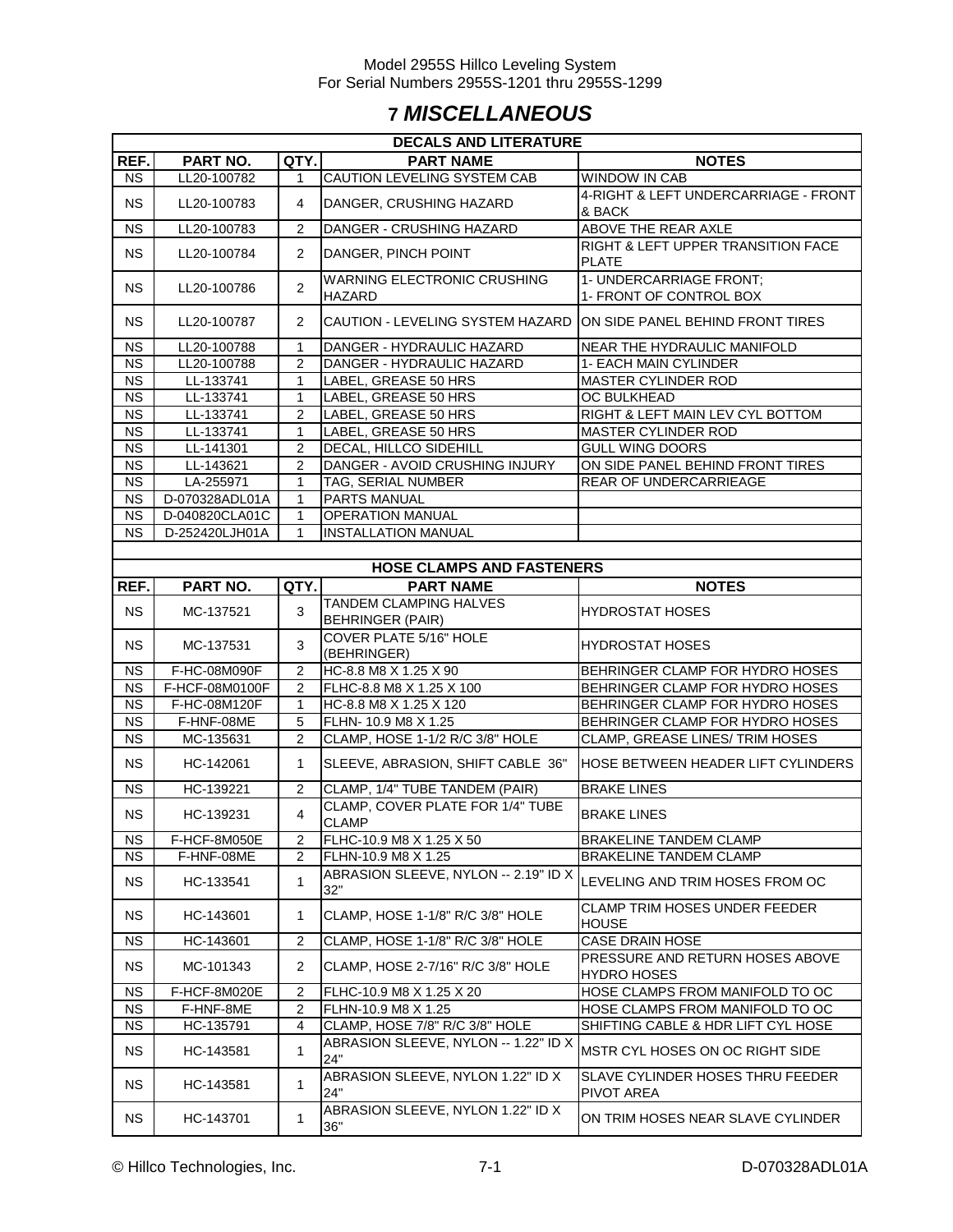# **8** *PART NUMBER INDEX*

| <b>IBER</b><br>ART        | <b>BER</b><br>AGE |
|---------------------------|-------------------|
| D-040820CLA01C            | 7-1               |
| D-070328ADL01A            | $7 - 1$           |
| D-252420LJH01A            | $7 - 1$           |
|                           |                   |
| EC-100164                 | $5 - 2$           |
| EC-100165                 | $5 - 2$           |
| EC-100557                 | $5 - 2$           |
| EC-100692                 | $5 - 2$           |
| EC-133281                 | $5-2$             |
| EC-136631                 | $5 - 2$           |
| EC-136701                 | 5-2               |
| EC-136711                 | 5-2               |
| EC-138781                 | $5 - 2$           |
|                           | $5 - 2$           |
| EC-139631                 |                   |
| EC-139641                 | $5 - 2$           |
| EC-140781                 | $5 - 2$           |
| EC-140801                 | $5 - 2$           |
| EC-141741                 | $5 - 2$           |
| EC-141751                 | $5 - 2$           |
| EC-141761                 | $5 - 2$           |
| EC-141771                 | $5 - 2$           |
| EC-141781                 | $5 - 2$           |
| EC-141791                 | $5-2$             |
| EC-141801                 | 5-2               |
| EC-141831                 | $5 - 2$           |
| EC-142121                 | 5-2               |
| EC-143271                 | <u>5-2</u>        |
| EC-143281                 | 5-2               |
| EC-143301                 | $5 - 2$           |
| EC-143311                 | $5 - 2$           |
|                           |                   |
| EC-143321                 | 5-2               |
| EC-143331                 | $5-2$             |
| EC-143421                 | $5 - 2$           |
| EC-143811                 | $5 - 2$           |
| ET-ST-20#10               | 5-2               |
| T-ST-2004<br>E            | $\cdot$ 2<br>5.   |
| F-CB-10M050F              | $2 - 4$           |
| F-CB-16M050E              | 2-4               |
| F-FHS-8M030E              | 2-4               |
| F-FWF-06020               | 3-4               |
| F-FWH-10                  | 4-2               |
| F-FWHD-10                 | $3 - 4$           |
|                           | 7-1               |
| F-HC-08M090F              |                   |
| 2-08M120F<br>F-HC         | $7 - 1$           |
| F-HC-10M070E              | 2-4               |
| F-HC-16M050E              | $2 - 4$           |
| F-HC-16M110E              | $3 - 4$           |
| F-HC-16M120E              | $2-4, 3-4$        |
| F-HC-16M250E              | $4-2$             |
| F-HC5-04C12               | 5-2               |
| $\overline{F}$ -HC8-07C24 | $6 - 2$           |
| F-HC8-07C44               | $6 - 2$           |
| F-HC8-07C52               | $6 - 2$           |
| F-HC8-12C240              | 3-4               |
| F-HC-8M020F               | $2 - 4$           |

| <b>NUMBER</b><br>PART       | PAGE<br>NUMBER     | NUMBER<br>PART        | <b>PAGE</b><br>NUMBER            | <b>NUMBER</b><br>PART  | <b>PAGE<br/>NUMBER</b> |
|-----------------------------|--------------------|-----------------------|----------------------------------|------------------------|------------------------|
| D-040820CLA01C              | $7 - 1$            | F-HCF-05C08           | $6 - 4$                          | HA-K-6MF6MO            | 6-6                    |
| D-070328ADL01A              | 7-1                | F-HCF-08M0100F        | 7-1                              | HA-L-10MO12MF          | 6-6                    |
| D-252420LJH01A              | 7-1                | F-HCF-08M070E         | 3-6                              | HA-L-12MF12MO          | 6-6                    |
| EC-100164                   | $5-2$              | F-HCF-10M035E         | $2 - 4$                          | HA-L-12MF16MO          | 6-6                    |
| EC-100165                   | 5-2                | F-HCF-10M035E         | $3-4, 3-6$                       | HA-L-12MO12MO          | 6-6                    |
| EC-100557                   | $5 - 2$            | F-HCF-10M040E         | $3 - 4$                          | HA-L-2FP2MP            | 6-6                    |
| EC-100692                   | $5 - 2$            | F-HCF-12M040E         | $2 - 4$                          | HA-L-4FF4MF            | 6-6                    |
| EC-133281                   | $5 - 2$            | F-HCF-12M040F         | 3-4                              | HA-L-4MF6MO            | 6-6                    |
| EC-136631                   | $5 - 2$            | F-HCF-16M040E         | $2 - 4$                          | HA-L-6FF6MF            | $6-6$                  |
| EC-136701                   | $5 - 2$            | F-HCF-16M060E         | $4 - 2$                          | HA-L-6MF6MO            | 6-6                    |
| EC-136711                   | $5 - 2$            | F-HCF-8M020E          | 2-4, 3-4, 3-6, 6-2,<br>$6-4, 71$ | HA-L-6MF8MO            | 6-6                    |
| EC-138781                   | 5-2                | F-HCF-8M050E          | $7 - 1$                          | HA-L-6MO6MO            | 6-6                    |
| EC-139631                   | $5 - 2$            | <b>F-HN8-07C</b>      | 6-2                              | HA-L-8MF8MO            | 6-6                    |
| EC-139641                   | $5 - 2$            | <b>F-HNF-#10C</b>     | 5-2                              | HA-M-6FF6MF            | 6-6                    |
| EC-140781                   | $5 - 2$            | F-HNF-#6C             | $6 - 4$                          | HA-NJ-2FN              | 6-6                    |
| EC-140801                   | $5 - 2$            | F-HNF-04C             | $5 - 2$                          | HA-Q-8FF8MF            | 6-6                    |
| EC-141741                   | 5-2                | F-HNF-08ME            | 2-4, 3-4, 3-6, 6-4,<br>71        | HA-S-12MF16FF          | 6-6                    |
| EC-141751                   | $5 - 2$            | F-HNF-10M020E         | $6 - 2$                          | <b>HA-S-16MF16MO</b>   | 6-6                    |
| EC-141761                   | 5-2                | F-HNF-10ME            | $3-4, 3-6$                       | HA-S-2FP2MN            | 6-6                    |
| EC-141771                   | $5 - 2$            | F-HNF-16ME            | $2-4, 3-4$                       | HA-S-4MF8MO            | 6-6                    |
| EC-141781                   | $5 - 2$            | F-HNF-8ME             | $3-4, 6-2, 7-1$                  | HA-S-8MF12MO           | 6-6                    |
| EC-141791                   | 5-2                | F-HNJ-10MF            | 3-6                              | HA-T-16MF16MO          | 6-6                    |
| EC-141801                   | 5-2                | F-HNN-10MF            | 2-4                              | HA-Y-4MF4MF            | 6-6                    |
| EC-141831                   | $5 - 2$            | F-HNN-8MF             | $3 - 2$                          | HC-101034              | $6 - 4$                |
| EC-142121                   | $5 - 2$            | F-HNS-10ME            | $2-4, 3-4$                       | HC-101843              | $6-2, 6-5$             |
| EC-143271                   | 5-2                | F-HNS-12C             | $3 - 4$                          | HC-133541              | 7-1                    |
| EC-143281                   | $5 - 2$            | F-HNS-12ME            | $3 - 4$                          | HC-134201              | $6 - 2$                |
| EC-143301                   | 5-2                | F-HNS-16ME            | $2-4, 4-2$                       | HC-1343991             | 6-4                    |
| EC-143311<br>EC-143321      | $5 - 2$<br>$5 - 2$ | F-HNS-8ME<br>F-LW-#10 | 2-4                              | HC-134911<br>HC-135771 | $6 - 2$<br>$6-6$       |
| EC-143331                   | $5 - 2$            | F-LW-04               | 6-4<br>$5 - 2$                   | HC-135791              | $7 - 1$                |
| EC-143421                   | $5 - 2$            | F-LWE-04              | $5 - 2$                          | HC-137891              | $6 - 2$                |
| EC-143811                   | $5 - 2$            | <b>F-LWH-07</b>       | $6 - 2$                          | HC-137901              | $6 - 2$                |
| ET-ST-20#10                 | $5 - 2$            | F-LWHC-07             | $6 - 2$                          | HC-138011              | 6-6                    |
| ET-ST-2004                  | $5 - 2$            | F-MB-14NR40           | $2 - 4$                          | HC-138581              | $2-2, 6-2$             |
| F-CB-10M050F                | 2-4                | F-MB-18WR12           | 3-6                              | HC-138901              | $3-2, 6-2$             |
| F-CB-16M050E                | 2-4                | F-PCT-02X16           | 2-4                              | HC-139161              | 6-2                    |
| F-FHS-8M030E                | $2 - 4$            | F-PHM-#10C16          | $5-2$                            | HC-139171              | $6 - 2$                |
| F-FWF-06020                 | 3-4                | F-PHM-#10C28          | 5-2                              | HC-139221              | 7-1                    |
| F-FWH-10                    | 4-2                | F-PHM-#6C06           | 5-2                              | HC-139231              | 7-1                    |
| F-FWHD-10                   | $3 - 4$            | F-PHM-#6C08           | 6-4                              | HC-139871              | 6-4                    |
| F-HC-08M090F                | 7-1                | F-PHM-04C24           | $5 - 2$                          | HC-140291              | 6-4                    |
| F-HC-08M120F                | 7-1                | F-PHM-04C36           | 5-2                              | HC-140312              | $3-2, 6-2$             |
| F-HC-10M070E                | $2 - 4$            | F-SHC-#10C32          | 6-4                              | HC-140341              | $3-2, 6-2$             |
| F-HC-16M050E                | 2-4                | F-SHC-04C28           | 6-4                              | HC-140361              | 6-2                    |
| F-HC-16M110E                | 3-4                | F-SHC-07C20           | $6 - 2$                          | HC-140411              | 6-4                    |
| F-HC-16M120E                | $2-4, 3-4$         | F-SHC-24M080E         | 3-4                              | HC-141281              | 6-2                    |
| F-HC-16M250E                | 4-2                | F-SSS-04F04           | $6 - 2$                          | HC-142061              | 7-1                    |
| F-HC5-04C12                 | $5 - 2$            | F-UDS-#7X06           | $3 - 4$                          | HC-142451              | 6-2                    |
| F-HC8-07C24                 | $6 - 2$            | HA-133131             | $6-5$                            | HC-142731              | 6-4                    |
| F-HC8-07C44                 | 6-2                | HA-A-12MO             | 6-6                              | HC-142971              | 6-4                    |
| F-HC8-07C52                 | $6 - 2$<br>3-4     | HA-A-8MO              | 6-6<br>6-6                       | HC-142981              | 6-4<br>6-4             |
| F-HC8-12C240<br>F-HC-8M020E | $2 - 4$            | HA-E-4MF<br>HA-E-6MF  | 6-6                              | HC-142991<br>HC-143001 | $6 - 4$                |
|                             |                    |                       |                                  |                        |                        |

| <b>IMBER</b><br>PAGE          | <b>JMBER</b><br>PART | PAGE<br>JUMBER        |
|-------------------------------|----------------------|-----------------------|
| $6 - 4$                       | HA-K-6MF6MO          | $6-6$                 |
| $7 - 1$                       | HA-L-10MO12MF        | $6-6$                 |
| $3-6$                         | HA-L-12MF12MO        | $6-6$                 |
| $2 - 4$                       | HA-L-12MF16MO        | 6-6                   |
| $3-4, 3-6$                    | HA-L-12MO12MO        | 6-6                   |
| $3-4$                         | HA-L-2FP2MP          | $6-6$                 |
| $2 - 4$                       | HA-L-4FF4MF          | 6-6                   |
| $3 - 4$                       | HA-L-4MF6MO          |                       |
| $2 - 4$                       | HA-L-6FF6MF          | 6-6                   |
| $4-2$                         | HA-L-6MF6MO          | $6-6$                 |
|                               |                      | $6-6$                 |
| $3-4, 3-6, 6-2,$<br>$6-4, 71$ | HA-L-6MF8MO          | $6-6$                 |
| $7 - 1$                       | HA-L-6MO6MO          | $6-6$                 |
| 6-2                           | HA-L-8MF8MO          | $6-6$                 |
| $5 - 2$                       | HA-M-6FF6MF          | 6-6                   |
| 6-4                           | HA-NJ-2FN            | 6-6                   |
| -5-2                          | HA-Q-8FF8MF          | $6-6$                 |
| 3-4, 3-6, 6-4,<br>71          | HA-S-12MF16FF        | $6-6$                 |
| $6 - 2$                       | HA-S-16MF16MO        | $6-6$                 |
| 3-4, 3-6                      | HA-S-2FP2MN          |                       |
| $2-4, 3-4$                    | HA-S-4MF8MO          | 6-6                   |
|                               |                      | 6-6                   |
| 4, 6-2, 7-1                   | HA-S-8MF12MO         | $6-6$                 |
| $3-6$                         | HA-T-16MF16MO        | 6-6                   |
| $2 - 4$                       | HA-Y-4MF4MF          | 6-6                   |
| $3-2$                         | HC-101034            | $6 - 4$               |
| $\overline{2-4}$ , 3-4        | HC-101843            | $6-2, 6-5$            |
| $3 - 4$                       | HC-133541            | $7 - 1$               |
| $3 - 4$                       | HC-134201            | 6-2                   |
| 2-4, 4-2                      | HC-1343991           | $6 - 4$               |
| $2 - 4$                       | HC-134911            | $6 - 2$               |
| $6 - 4$                       | HC-135771            | 6-6                   |
| $5-2$                         | HC-135791            | $7 - 1$               |
| $5 - 2$                       | HC-137891            | $6 - 2$               |
| $6 - 2$                       | HC-137901            | $6 - 2$               |
| $6 - 2$                       | HC-138011            | $6-6$                 |
| $\overline{2-4}$              | HC-138581            | $2-2, 6-2$            |
| $3-6$                         | HC-138901            | $3-2, 6-2$            |
| $2 - 4$                       | HC-139161            | 6-2                   |
| $5-2$                         | HC-139171            | 6-2                   |
| 5-2                           | HC-139221            | 7-1                   |
| $5 - 2$                       | HC-139231            | $7 - 1$               |
| $6 - 4$                       | HC-139871            | $6 - 4$               |
| $5 - 2$                       | HC-140291            | $6 - 4$               |
| 5-2                           | HC-140312            | $3-2, 6-2$            |
| 6-4                           | HC-140341            |                       |
|                               |                      | $3-2, 6-2$<br>$6 - 2$ |
| 6-4                           | HC-140361            |                       |
| 6-2                           | HC-140411            | $6 - 4$               |
| $3 - 4$                       | HC-141281            | 6-2                   |
| $6 - 2$                       | HC-142061            | $7 - 1$               |
| $3 - 4$                       | HC-142451            | 6-2                   |
| $6 - 5$                       | HC-142731            | 6-4                   |
| 6-6                           | HC-142971            | $6 - 4$               |
| 6-6                           | HC-142981            | 6-4                   |
| 6-6                           | HC-142991            | 6-4                   |
| 6-6                           | HC-143001            | 6-4                   |

© Hillco Technologies, Inc. 699 and 100 and 100 and 100 and 100 and 100 and 100 and 100 and 100 and 100 and 100 and 100 and 100 and 100 and 100 and 100 and 100 and 100 and 100 and 100 and 100 and 100 and 100 and 100 and 10